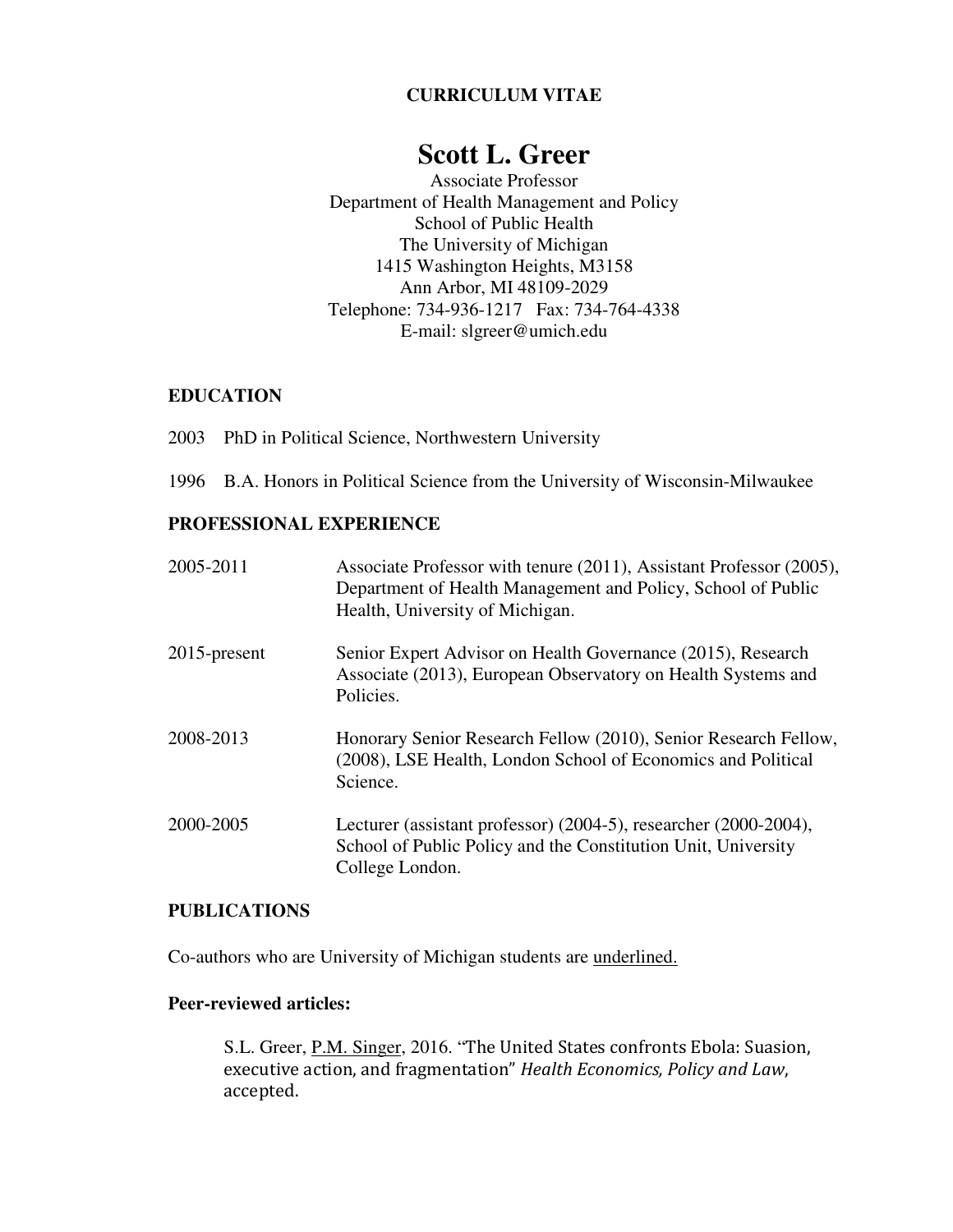S.L. Greer. 2016. "Devolution and health in the United Kingdom: Policy and its Lessons since 1998." *British Medical Bulletin*, in press.

S.L. Greer, H. Jarman, R. Baeten. 2016. "The new political economy of healthcare in the European Union: The impact of fiscal governance" *International Journal of Health Services* 46(2):262-282.

J. Castano, J. E. Ospina, J. A. Caylà, S.L. Greer. 2016. "Restricting access to health care to immigrants in Barcelona: A mixed methods study with immigrants who have experienced an infectious disease". *International Journal of Health Services* 46(2):241-261.

Legido-Quigley, H., S.L. Greer. 2016. "Austerity, Health, and the Eurozone" *International Journal of Health Services* 46(2):203-207.

S.L. Greer, O. Löblová. 2016. "European integration in the era of permissive dissensus: Neofunctionalism and agenda-setting in European health technology assessment and communicable disease control." *Comparative European Politics*. Published online March 26<sup>th</sup>, doi:10.1057/cep.2016.6.

S.L. Greer, H. Jarman. 2016. "European citizenship rights and European fiscal politics after the crisis." *Government and Opposition*. Published online March 9<sup>th</sup>, doi: http://dx.doi.org/10.1017/gov.2016.2.

S.L. Greer, I. Wilson, P.D. Donnelly. 2016. "The Wages of Continuity: Health Policy Under the SNP" *Scottish Affairs* 25(1): 28-44.

S.L. Greer, M. Wismar, M. Kosinska. 2015. "Towards Intersectoral Governance: Lessons Learned from Health System Governance" *Public Health Panorama* 1(2): 111-204.

S.L. Greer, C. Méndez. 2015. "Universal health coverage: A political struggle and governance challenge" *American Journal of Public Health* 105(S5): S637-S639*. Selected for a special open-access special issue framing the American Public Health Association Annual Meeting.*

S.L. Greer. 2015. "Who Negotiates for a Nation? Catalan Mobilization and Nationhood before the Spanish Democratic Transition, 1970-1975." *Democratization* 23(4) 613-633.

S.L. Greer, H. Jarman, and A. Azorsky. 2015. "Devolution and the civil service: A biographical study." *Public Policy & Administration* 30(1): 31-50.

E. Stewart, S.L. Greer, I. Wilson, P. Donnelly. 2015. "Power to the people? An international review of the democratizing effect of direct elections to healthcare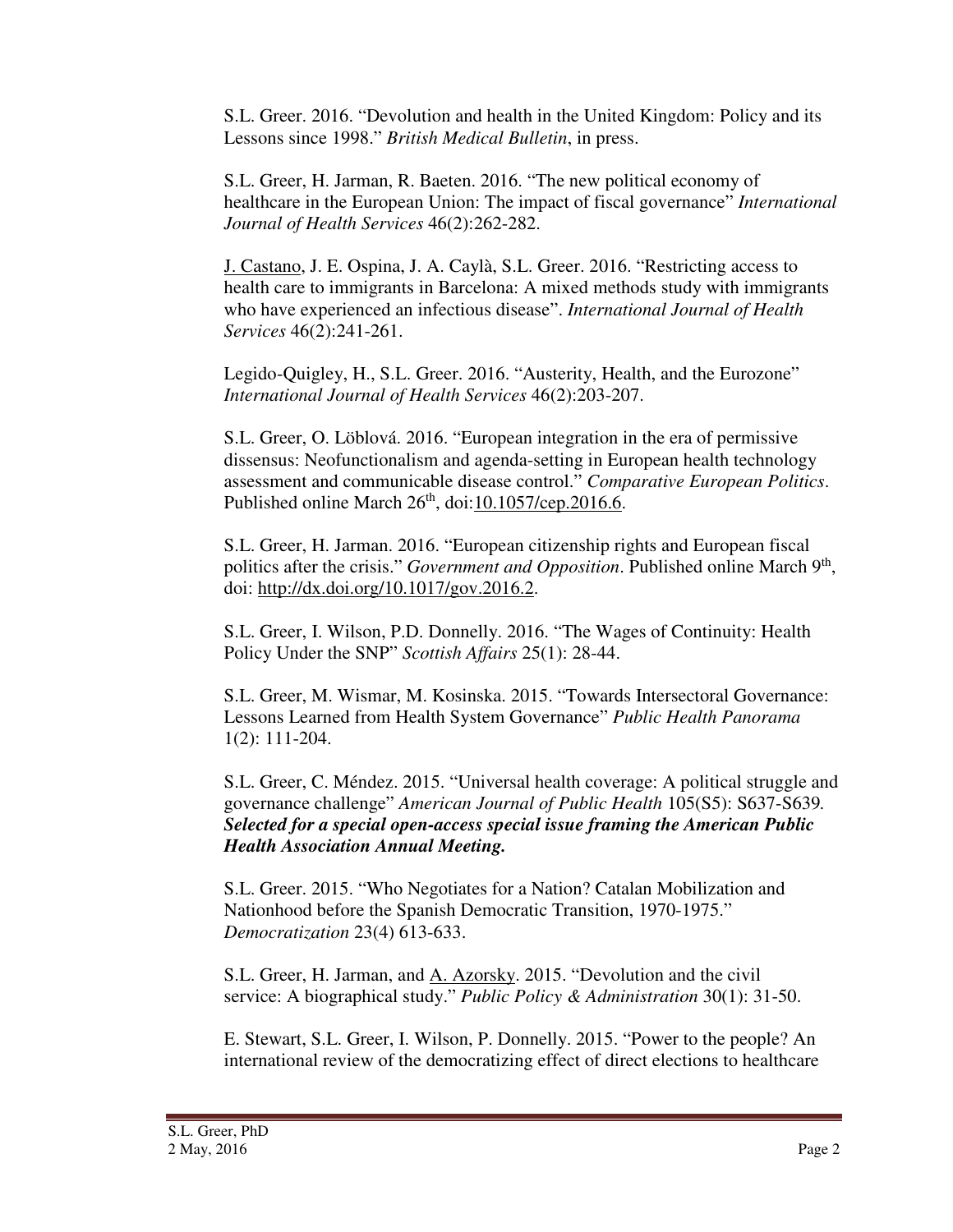organizations" *International Journal of Health Policy and Management* published online 26 January. DOI: 10.1002/hpm.2282

S.L. Greer, H Elliott, and R. Oliver. 2015. "Differences that Matter: Overcoming methodological nationalism in comparative welfare state studies." *Journal of Comparative Policy Analysis: Research and Practice* 17(4):408-429.

S.L. Greer, I. Wilson, E. Stewart, and P. Donnelly. 2014. "'Democratising' Public Services? Elections and Representation in the Scottish NHS." *Public Administration* 92(4):1090-1105.

E. Stewart, I. Wilson, P. Donnelly, and S.L. Greer. July, 2014. "'I didn't have a clue what we were doing': (not) engaging 16 and 17 year old Voters in Scotland." *Scottish Affairs* 23:354-68.

S.L. Greer and R.D. Fannion. 2014. "I'll be gone, you'll be gone: Why American employers underinvest in health." *Journal of Health Politics, Policy, and Law*  39(5):989-1012.

Wilson, I., Greer, S.L., Stewart, E. and Donnelly, P., 2014. "Turnout, Information and Heuristics in the Scottish Health Board Elections:'Getting a CV with No Job Description'". *Political Studies* published online 10 December. DOI: 10.1111/1467-9248.12184

S.L. Greer and M. M. de Almagro Iniesta. 2014. "How Bureaucracies Listen to Courts: Bureaucratized Calculations and European Law." *Law & Social Inquiry*, 39(2): 361-386.

S.L. Greer and D. F. Lillvis. 2014. "Beyond leadership: Political strategies for coordination in health policies." *Health Policy* 116(1):12-17.

S.L. Greer, E. A. Stewart, I. Wilson, and P. Donnelly. 2014. "Victory for Volunteerism? Scottish Health Board elections and participation in the welfare state." *Social Science & Medicine* 106:221-228.

 S.L. Greer. 2014. "Structural adjustment comes to Europe: Lessons for the Eurozone from the conditionality debates." *Global Social Policy*, 14(1):51-71.

 S.L. Greer. 2014. "The three faces of European Union health policy: Policy, markets and austerity." *Policy and Society* 33(1):13-24.

S.L. Greer and T. Sokol. 2014. "Rules for Rights: Health Care, European Law and Social Citizenship." *European Law Journal* 20(1):66-87.

S.L. Greer, T. K. Hervey, J. P. Mackenbach and M. McKee. 2013. "Health Law and Policy in the European Union". *The Lancet* 381(9872):1135-1144.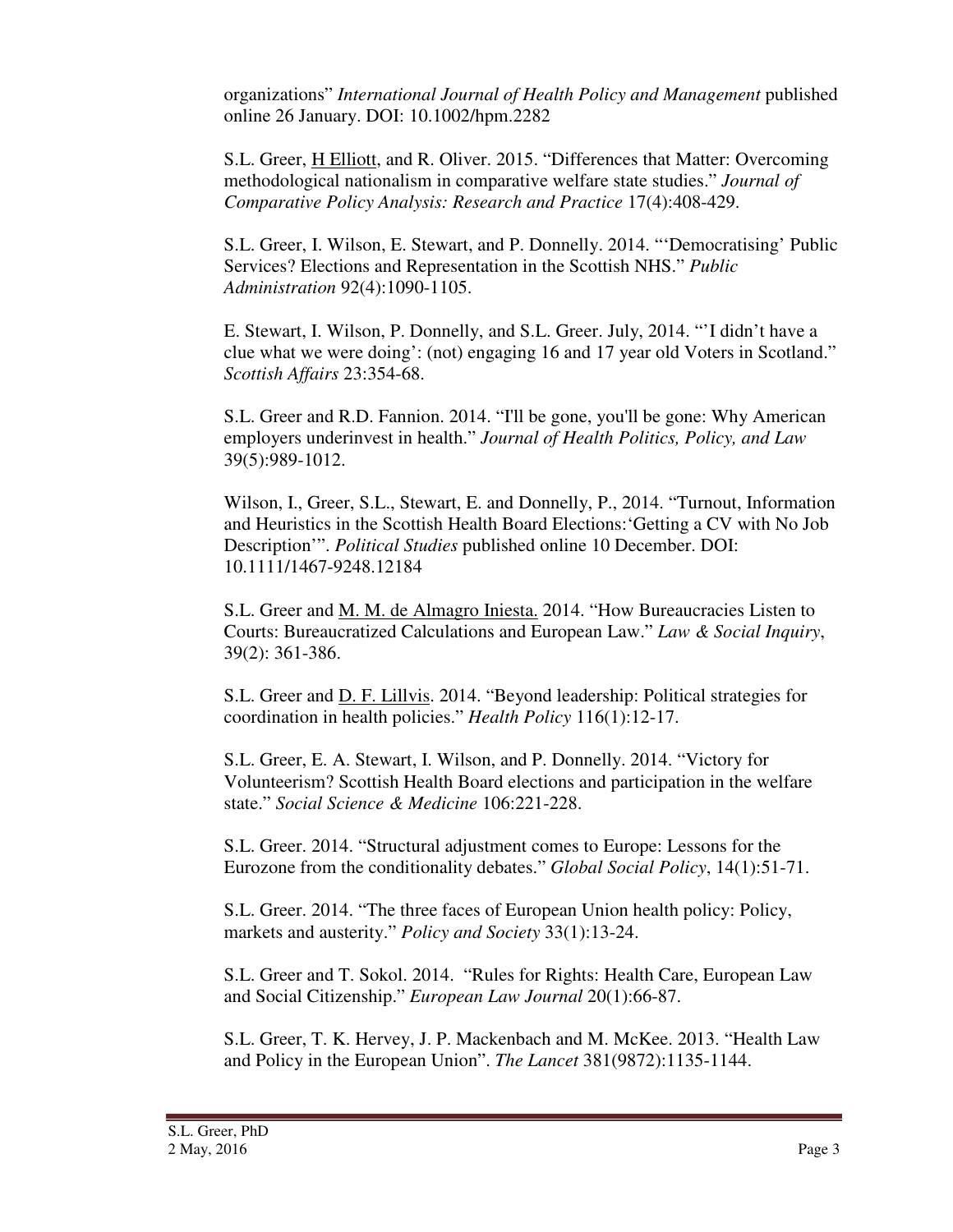D. K. Jones and S.L. Greer. 2013. "State Politics and the Creation of Health Insurance Exchanges." *American Journal of Public Health* 103(8):e8-e10 DOI: 10.2105/AJPH.2013.301429.

S.L. Greer. 2013. "Avoiding Another Directive: The Unstable Politics of European Union Cross-Border Health Care Law." *Health Economics, Policy and Law* 8(4)415-421.

Greer, Scott L. and Singh, S. 2013. "Obama's Health Reform: what is it, and what does it mean for the future of health care in the United States?" *Gesundheitsökonomie & Qualitätsmanagement* 19(2)53-56.

C. Adolph, S.L. Greer and E. Massard da Fonseca. 2012. "Allocation of Authority in European Health Policy." *Social Science & Medicine*, 75(9):1595-1603.

S.L. Greer and M. Mätzke. 2012. "Bacteria without Borders: Communicable Disease Politics in Europe." *Journal of Health Politics, Policy and Law* 37(6):885-912.

H. Elliott, D. K. Jones, S.L. Greer. 2012. "Mapping Communicable Disease Control in the European Union." *Journal of Health Politics, Policy and Law*  37(6):933-52.

S.L. Greer. 2012. "The European Centre for Disease Prevention and Control: Hub or Hollow Core?" *Journal of Health Politics, Policy and Law* 37(6)999-1028.

S.L. Greer and M. M. de Almagro Iniesta. 2012. "Being Spain in Brussels." *International Journal of Iberian Studies* 24(2) 71-89.

Greer, S.L., 2011. The weakness of strong policies and the strength of weak policies: Law, experimentalist governance, and supporting coalitions in European Union health care policy. *Regulation & Governance 5*(2), pp.187-203.

S.L. Greer and Simone Rauscher. 2011. "When does market making make markets? European Union Health Care Services Policy at Work in Germany and the UK," *Journal of Common Market Studies* 48:797-822.

S.L. Greer and Simone Rauscher. 2011. "Destabilization Rights and Restabilization Politics: Policy and Political Reactions to European Union Health Care Services Law." *Journal of European Public Policy* 18:220-240.

S.L. Greer. 2011. "On Thin Ice: European Union Health Policy and its Futures," *Journal of Management and Marketing in Health Care* 4(2):136-143.

S.L. Greer and Holly Jarman. 2010. "What Whitehall? Definitions, Demographics and the Changing UK Civil Service," *Public Policy and Administration* 25: 251- 270.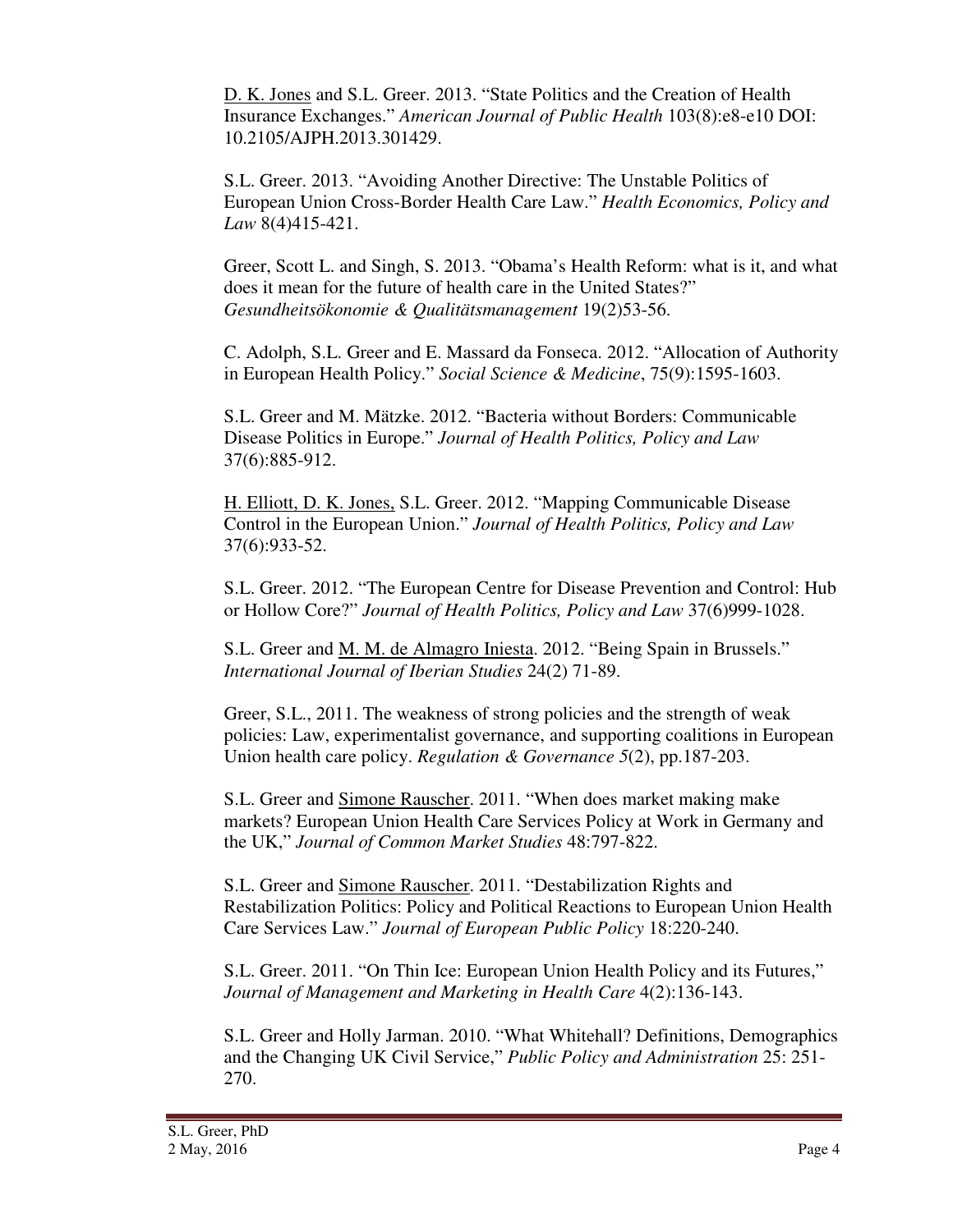S.L. Greer and Alan Trench. 2010. "Intergovernmental Relations and Health in the Devolved United Kingdom," *Policy and Politics* 21: 509-529.

S.L. Greer. 2010. "Standing up for Health? Health Departments in EU Health Policy Formulation," *Social Policy and Administration* 44(2): 208-224.

S.L. Greer and Peter Jacobson. 2010. "Health Care Reform and Federalism," *Journal of Health Politics, Policy, and Law* 35(2): 203-227.

S.L. Greer. 2010. "Territorial Politics in Hard Times: The Welfare State Under Pressure in Germany, Spain, and the United Kingdom," *Environment and Planning C (Government and Policy)* 28: 405-419.

H. Jarman and S.L. Greer. 2010. "Crossborder Trade in Health Care Services: Lessons from the European Laboratory," *Health Policy* 94(2): 158-163.

H. Jarman and S.L. Greer. 2010. "In the Eye of the Storm: Public Servants and Managers in the UK Department of Health" *Social Policy and Administration* 44(2): 172-192.

S.L. Greer. 2010. "How does decentralization affect the welfare state?" *Journal of Social Policy* 39(2): 181-201.

S.L. Greer. 2008. "Choosing Paths in European Union Health Care Policy: A Political Analysis of a Critical Juncture," *Journal of European Social Policy*  18(3): 219-231.

S.L. Greer. 2008. "Migration of Patients and Migration of Power: Politics and Policy Consequences of Patient Mobility in Europe," *Wisconsin International Law Journal* 26(3): 908-933.

S.L. Greer, E. Massard da Fonseca, and C. Adolph. 2008. "Mobilizing Bias in Europe: Lobbies, Democracy and EU Health Policy Making," *European Union Politics* 9(3): 403-433 *Winner, EUP prize for best article published in 2008.*

R.A. Hirth, S.L. Greer, J.M. Albert, E. W. Young, and J.D. Piette. 2008. "Out-Of-Pocket Spending and Medication Adherence Among Dialysis Patients in Twelve Countries," *Health Affairs* 27(1): 1-14. *Winner, 2009 Blue Cross Blue Shield of Michigan Foundation's McDevitt Excellence in Research Award in Health Policy.*

S.L. Greer. 2006. "Uninvited Europeanization: Neofunctionalism, Health Services and the EU," *Journal of European Public Policy* 13(1): 134-152.

S.L. Greer and Mark Sandford. 2006. "The GLA and Whitehall," *Local Government Studies* 32(3): 239-258.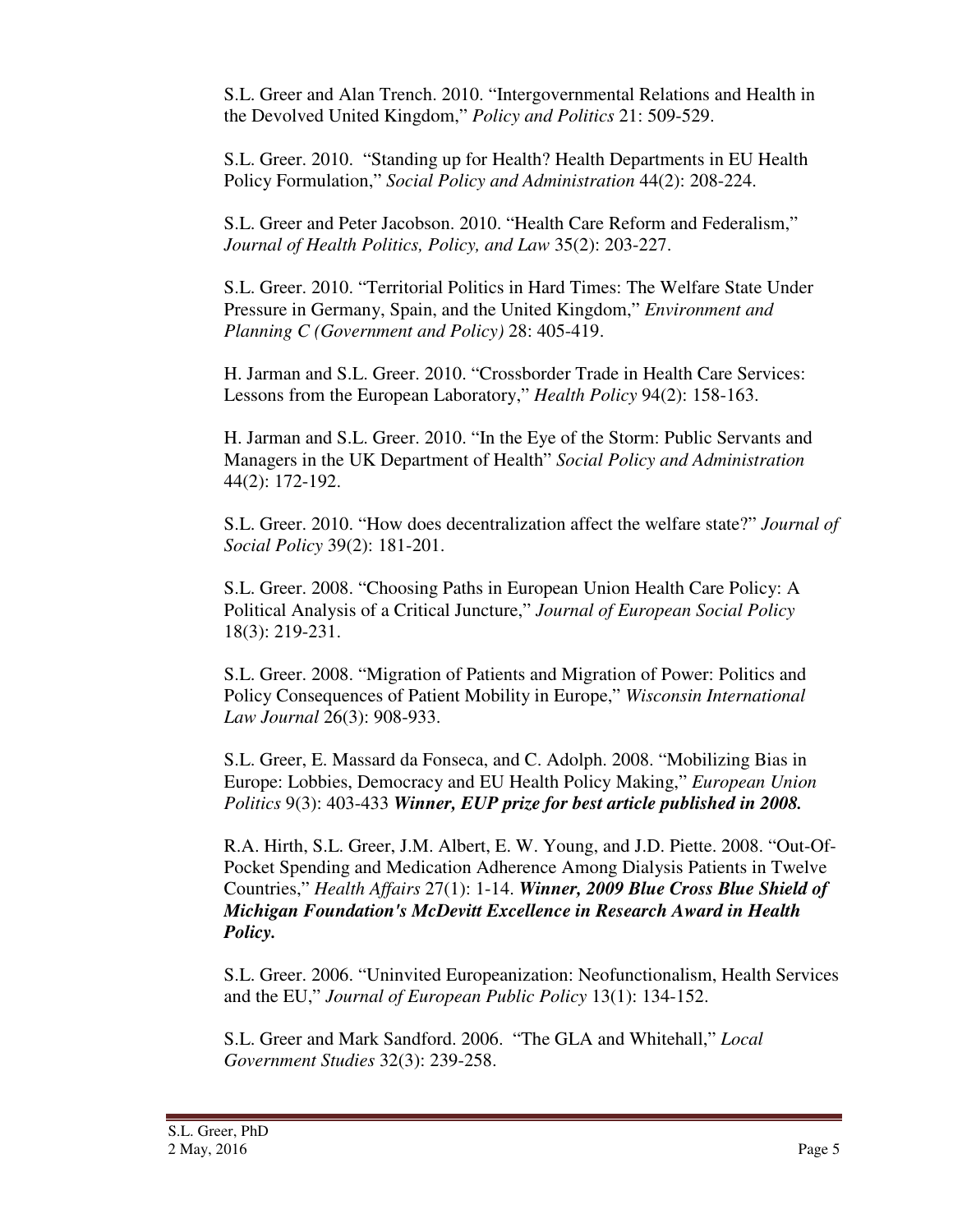S.L. Greer. 2005. "The Territorial Bases of Health Policy Making After Devolution," *Regional and Federal Studies* 15(4): 501-518.

P. Swenson and S.L. Greer. 2002. "Foul Weather Friends: Big Business and Health Care Reform in the 1990s in Historical Perspective," *Journal of Health Politics, Policy and Law* 27(4): 605-639.

J. Hagan and S.L. Greer. 2002. "Making War Criminal" *Criminology* 40(2): 231- 264.

## **Books:**

S.L. Greer, N. Fahy, H. Elliott, M. Wismar, H. Jarman, and W. Palm. 2014. *Everything You Ever Wanted to Know About European Union Health Policy But Were Afraid to Ask*. Copenhagen: The European Observatory on Health Systems and Policies.

 S.L. Greer. 2009. *The Politics of European Union Health Policy* (Maidenhead/ Philadelphia: Open University Press).

S.L. Greer. 2007. *Nationalism and Self-Government: The Politics of Autonomy in Scotland and Catalonia* (Albany: State University of New York Press).

S.L. Greer. 2004. *Territorial Politics and Health Policy* (Manchester and New York: Manchester University Press).

## **Edited Books:**

S.L. Greer, M. Wismar and J. Figueras, eds. 2016. *Strengthening Health Systems Governance: Better Policies, Stronger Performance*. Maidenhead: Open University Press.

S.L. Greer and P. Kurzer, eds. 2013. *European Union Public Health Policies: Regional and Global Perspectives*. (Abingdon: Routledge).

J. Costa i Font and S.L. Greer, eds. 2013. *Federalism and Decentralization in European Health and Social Care: Policy Innovation, Competition and Cohesion*. (Basingstoke: Palgrave Macmillan).

S.L. Greer, ed. 2009. *Devolution and Social Citizenship in the United Kingdom*  (Bristol: Policy Press).

S.L. Greer and D. Rowland, eds. 2008. *Devolving Policy, Diverging Values? The Values of the United Kingdom's National Health Services* (London: The Nuffield Trust).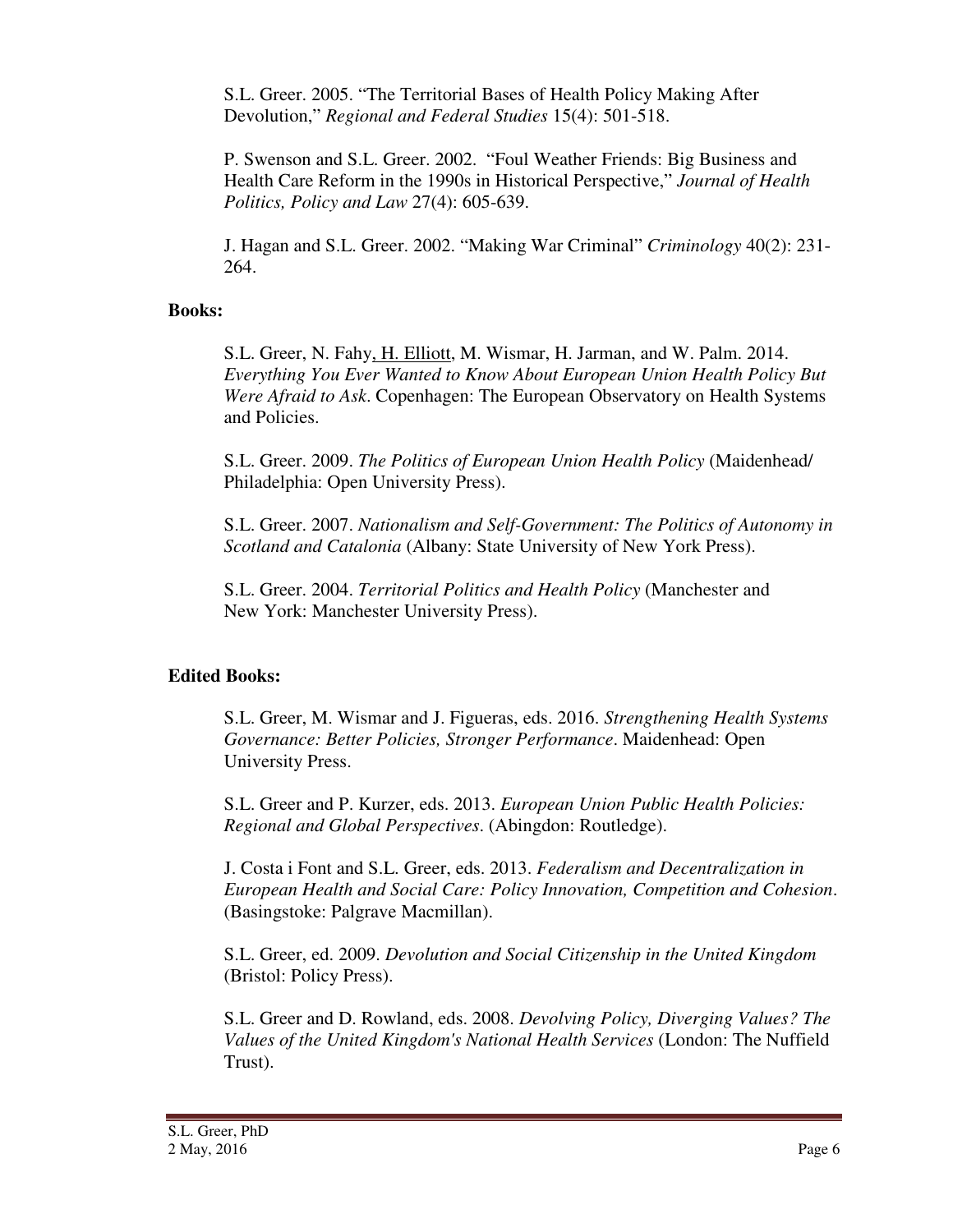S.L. Greer, ed. 2006. *Territory, Democracy, and Justice: Federalism and Regionalism in Western Democracies* (Basingstoke: Palgrave Macmillan).

G. Derluguian and S.L. Greer, eds. 2000. *Questioning Geopolitics*. (Westport: Praeger).

## **Special Issue Editor:**

H. Legido-Quigley and S.L. Greer, eds. 2016. Special Section on the Consequences of Austerity Policies on the Health and Well-Being of Populations. *International Journal of Health Services* 46(2).

S.L. Greer, ed. 2012. **"**Bacteria without borders: the Europeanization of communicable disease control." *Journal of Health Politics, Policy and Law* 37(6).

S.L. Greer, ed. 2010. "Health ministries in Western Europe." *Social Policy and Administration* 44(2).

## **Book Chapters:**

S.L. Greer and H. Jarman. 2016. "Reinforcing Europe's failed fiscal regulatory state" in B. Dallago, G. Guri, and J. McGowan, eds. *A Global Perspective on the European Economic Crisis*. (Abingdon: Routledge) 122-142.

S.L. Greer. 2016. "Claiming authority over the NHS" in M. Bevir and R.A.W. Rhodes, eds. *Rethinking Governance: Ruling, Rationalities and Resistance*. (Abingdon: Routledge) 87-104.

S.L. Greer, M. Wismar and J. Figueras. 2016. "Introduction: Strengthening Governance amidst Changing Governance" in S.L. Greer, M. Wismar and J. Figueras. Eds. *Strengthening Health Systems Governance: Better Policies, Stronger Performance* (Maidenhead: Open University Press) 3-27.

S.L. Greer, M. Wismar, J. Figueras and C. McKee. 2016. "Governance: A Framework" in S.L. Greer, M. Wismar and J. Figueras. Eds. *Strengthening Health Systems Governance: Better Policies, Stronger Performance* (Maidenhead: Open University Press) 27-57.

S.L. Greer and D. Lillvis. 2016. "Strategies for policy success: Achieving 'good' governance" in S.L. Greer, M. Wismar and J. Figueras. Eds. *Strengthening Health Systems Governance: Better Policies, Stronger Performance* (Maidenhead: Open University Press) 57-85.

S.L. Greer, M.Wismar, J. Figueras and N. Vasev. 2016. "Policy Lessons for Health Governance" in S.L. Greer, M. Wismar and J. Figueras. Eds.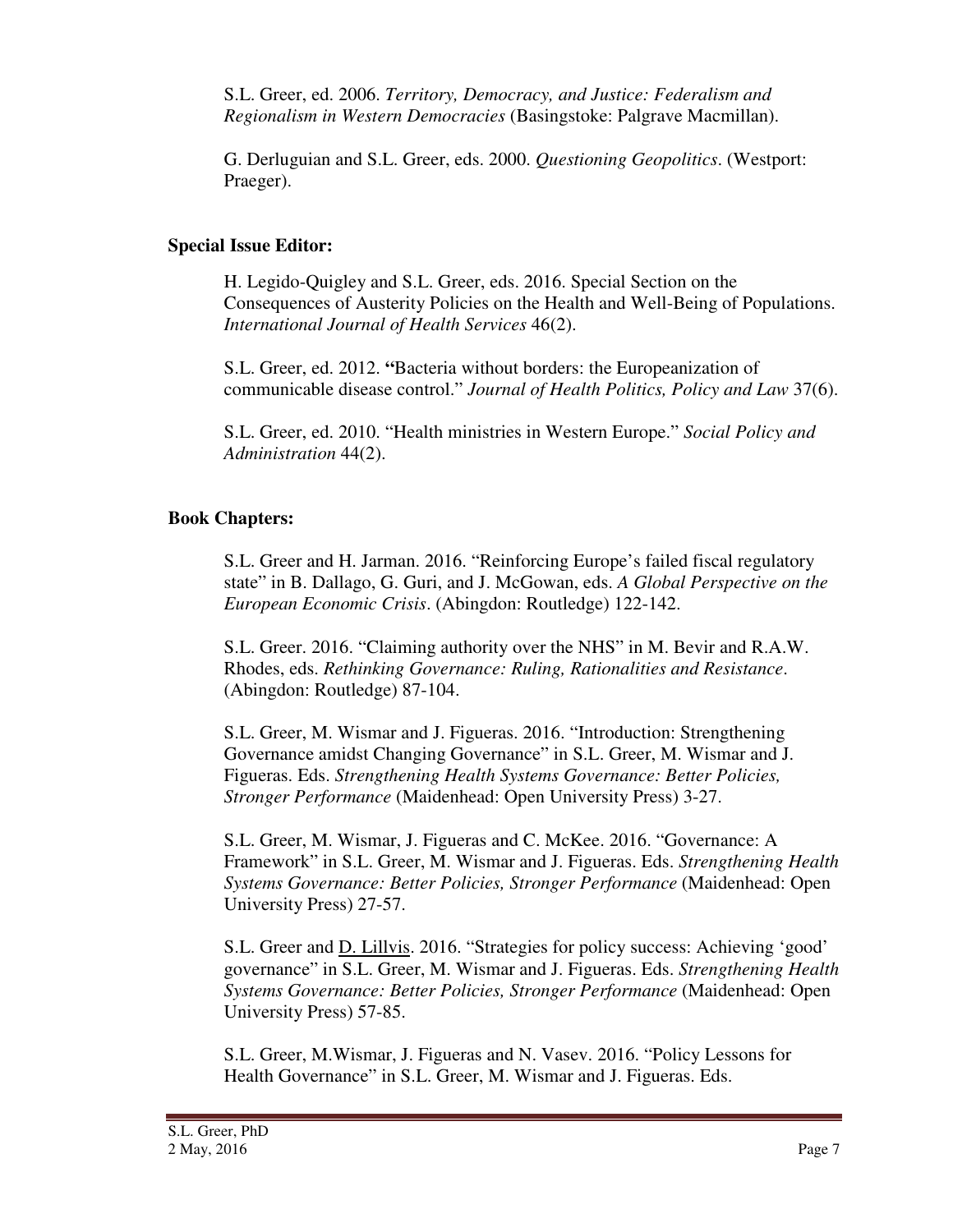*Strengthening Health Systems Governance: Better Policies, Stronger Performance* (Maidenhead: Open University Press) 105-125.

Scott L. Greer. 2016. "Intergovernmental Governance for Health: Federalism, decentralization and communicable diseases" in S.L. Greer, M. Wismar and J. Figueras. Eds. *Strengthening Health Systems Governance: Better Policies, Stronger Performance* (Maidenhead: Open University Press) 187-206.

H. Jarman and S.L. Greer. 2015. "The Big Bang: Health and Social Care Reform under the Coalition. In M. Beech and S. Lee, eds. *The Conservative-Liberal Coalition: Examining the Cameron-Clegg Government.* (Basingstoke: Palgrave Macmillan) 50-67.

S.L. Greer and M. Maetzke. 2015. "Health Policy in the European Union" in *The Palgrave International Handbook of Healthcare Policy and Governance*, eds. E. Kuhlmann, R. H. Blank, I. L. Bourgeault, and C.Wendt. (Basingstoke: Palgrave Macmillan) 254-271.

S.L. Greer and E. Massard da Fonseca. 2015. "Decentralization and Health System Governance" in *The Palgrave International Handbook of Healthcare Policy and Governance*, eds. Ellen Kuhlmann, Robert H. Blank, Ivy Lynn Bourgeault, and Claus Wendt. (Basingstoke: Palgrave Macmillan) 409-424.

S.L. Greer. 2015. "John Kingdon's *Agendas, Alternatives, and Public Policies*" in S. J. Balla, E. C. Page and M. Lodge, eds. *Classics in Public Policy*, (Oxford: Oxford University Press) 417-432.

S.L. Greer. 2015. "European Union" in Katherine Fierlbeck and Howard Palley, eds. *Comparative Health Care Federalism*. (Farnham: Ashgate) 95-106.

S.L. Greer. 2013. "Introduction," in *European Union Public Health Policies: Regional and Global Perspectives,* eds. S.L. Greer and Paulette Kurzer*.* (London: Routledge) 1-15.

S.L. Greer. 2013. "Catch me if you can: Communicable Disease Control," in *European Union Public Health Policies: Regional and Global Perspectives,* eds. S.L. Greer and Paulette Kurzer*.* (London: Routledge) 141-153.

J. Costa i Font and S.L. Greer. 2013. "Health System Federalism And Decentralization : What Is It, Why Does It Happen, And What Does It Mean," in *Federalism and Decentralization in European Health and Social Care,* eds. Joan Costa-Font and S.L. Greer. (Basingstoke: Palgrave Macmillan) 1-9.

Joan Costa i Font and S.L. Greer. 2013. "Territory and Health: Perspectives from Economics and Political Science," in *Federalism and Decentralization in European Health and Social Care,* eds. Joan Costa i Font and S.L. Greer. (Basingstoke: Palgrave Macmillan) 13-43.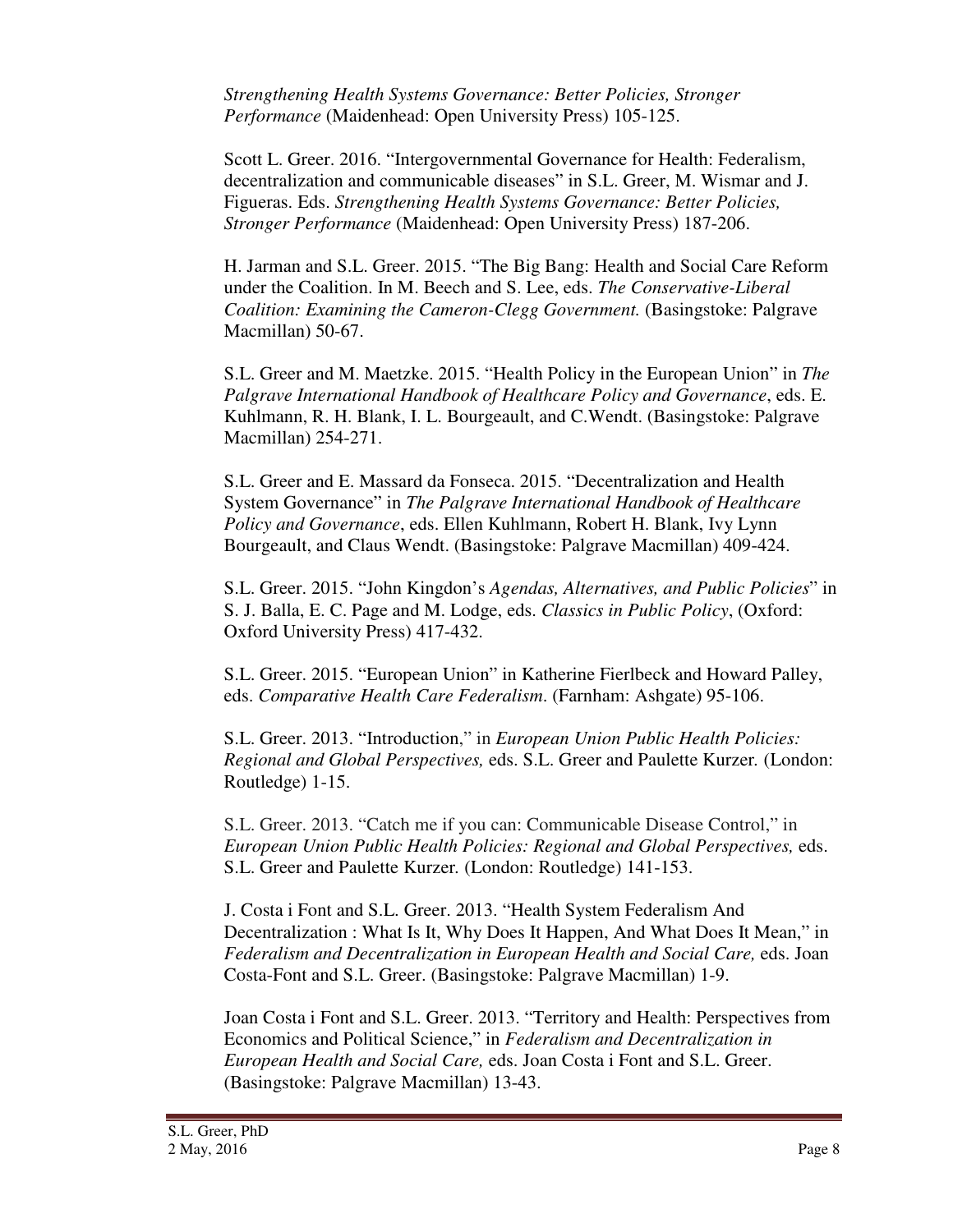S.L. Greer. 2013. "The Rise and Fall of Territory in UK Health Politics," in *Federalism and Decentralization in European Health and Social Care,* eds. Joan i Font and S.L. Greer. (Basingstoke: Palgrave Macmillan) 81-100.

J. Costa i Font and S.L. Greer. 2013. "Conclusions," in *Federalism and Decentralization in European Health and Social Care,* eds. Joan Costa i Font and S.L. Greer. (Basingstoke: Palgrave Macmillan) 272-276.

S.L. Greer. 2013. "Polity-building without policy-making: European Union healthcare services policy" in *Policy Dynamics in the European Union,* ed. Jeremy Richardson. (Oxford: Oxford University Press) 270-291.

S.L. Greer. 2012. "Mergers and megaministries," in *Intersectoral Governance for Health in All Policies,* eds. D. McQueen, M. Davies, C. Jones, V. Lin, L. St-Pierre, and M. Wismar. (Brussels: European Observatory on Health Systems and Policies) 101-110.

S.L. Greer. 2012. "Interdepartmental units and committees," in *Intersectoral Governance for Health in All Policies*, eds. D. McQueen, M. Davies, C. Jones, V. Lin, L. St-Pierre, and M. Wismar. (Brussels: European Observatory on Health Systems and Policies) 85-100.

S.L. Greer and Holly Jarman. 2011. "The British Civil Service System," in *Civil Service Systems in Western Europe,* ed. Frits M. van der Meer (Cheltenham: Edward Elgar) 13-36.

S.L. Greer and Bart Vanhercke. 2010. "The Hard Politics of Soft Law," in *Health Systems Governance in Europe: The Role of EU Law and Policy*, eds. E. Mossialos, G. Permanand, R. Baeten and T.K. Hervey (Cambridge: Cambridge University Press) 186-230.

H. Jarman and S.L. Greer. 2010. "Mobilizing for Reform: Coalitions in State Movements for Universal Coverage," in *Social Movements and the Transformation of American Health Care,* eds. Jane Banaszak-Holl, Sandra Levitsky and Mayer Zald (Oxford: Oxford University Press) 64-78.

S.L. Greer. 2010. "Options and the lack of options: Trajectories in Devolved Health Politics," in *Options for Britain II: Cross Cutting Policy Issues - Changes and Challenges*, eds. Varun Uberoi, Adam Coutts, Iain McLean and David Halpern (Oxford: Wiley/ Political Quarterly) 117-132.

S.L. Greer. 2009. "The Changing World of European Health Lobbies," in *Lobbying in the European Union*, eds. D. Coen and J. Richardson (Oxford: Oxford University Press) 189-211.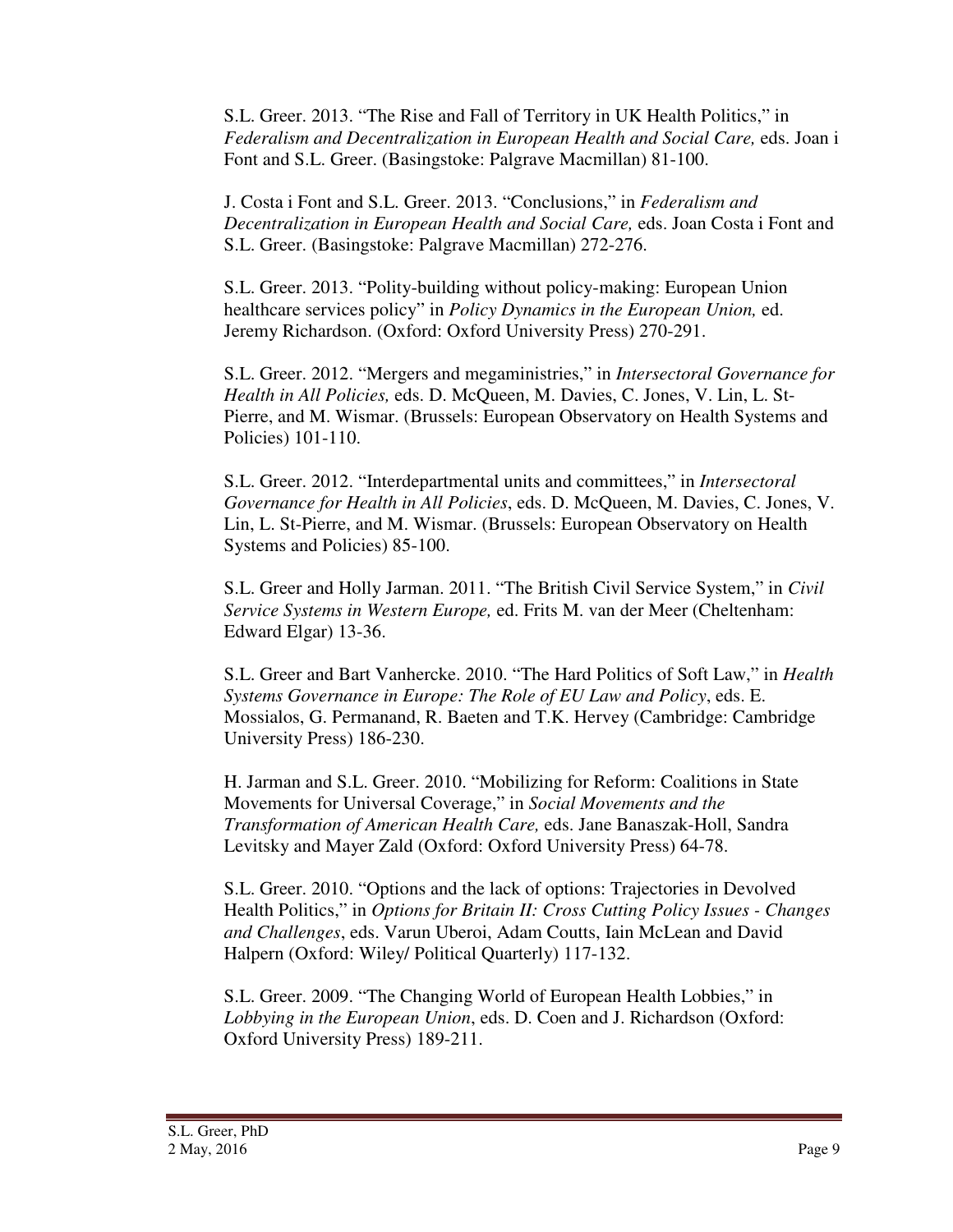S.L. Greer. 2009. "Ever Closer Union: Devolution, the European Union, and Social Citizenship Rights," in *Devolution and Social Citizenship Rights in the United Kingdom,* ed. S.L. Greer (Bristol: Policy) 175-196.

S.L. Greer. 2009. "Conclusion," in *Devolution and Social Citizenship Rights in the United Kingdom,* ed. S.L. Greer (Bristol: Policy) 197-204.

S.L. Greer and Margitta Maetzke. 2009. "Introduction: Devolution and Citizenship Rights," *Devolution and Social Citizenship Rights in the United Kingdom*, ed. S.L. Greer (Bristol: Policy) 1-20.

S.L. Greer. 2009. "Devolution and Public Health politics in the UK," in *Future Public Health,* ed. Sandra Dawson (Basingstoke: Palgrave Macmillan) 15-38.

S.L. Greer. 2008. "Whitehall," in *Constitutional Futures Revisited*, ed. R. Hazell (Basingstoke: Palgrave Macmillan) 123-138.

S.L. Greer. 2007. "The Fragile Divergence Machine: Citizenship, Health Policy and Devolution," in *Devolution and Power in the United Kingdom,*  ed*.* A. Trench (Manchester and New York: Manchester University Press) 136-159.

S.L. Greer. 2006. "A Very English Institution: Central and local in the English NHS," in *The English Question,* ed. R. Hazell (Manchester and New York: Manchester University Press) 194-219.

S.L. Greer. 2006. "Introduction," in *Territory, Democracy and Justice: Federalism and Regionalism in Western Democracies*, ed. S.L. Greer (New York and Basingstoke: Palgrave Macmillan) 1-18.

S.L. Greer. 2006. "Conclusion: Territorial Politics Today," in *Territory, Democracy and Justice: Federalism and Regionalism in Western Democracies*, ed. S.L. Greer (New York and Basingstoke: Palgrave Macmillan) 257-275.

S.L. Greer. 2006. "The Politics of Divergent Policy," in *Territory, Democracy and Justice: Federalism and Regionalism in Western Democracies,* ed. S.L. Greer (New York and Basingstoke: Palgrave Macmillan) 157-174.

S.L. Greer. 2005. "Why do good health politics make bad health policy?" in *Hopes and Fears: UK Health Policy Futures*, eds. S. Dawson and C. Sausman (New York and Basingstoke: Palgrave Macmillan) 105-128.

S.L. Greer and John Hagan. 2000. "Crime as Disrepute," in *What is Crime?,* ed. Stuart Henry (Lanham, Maryland: Rowman and Littlefield) 207-226.

## **Other chapters, articles, commentaries and editorials (not peer reviewed):**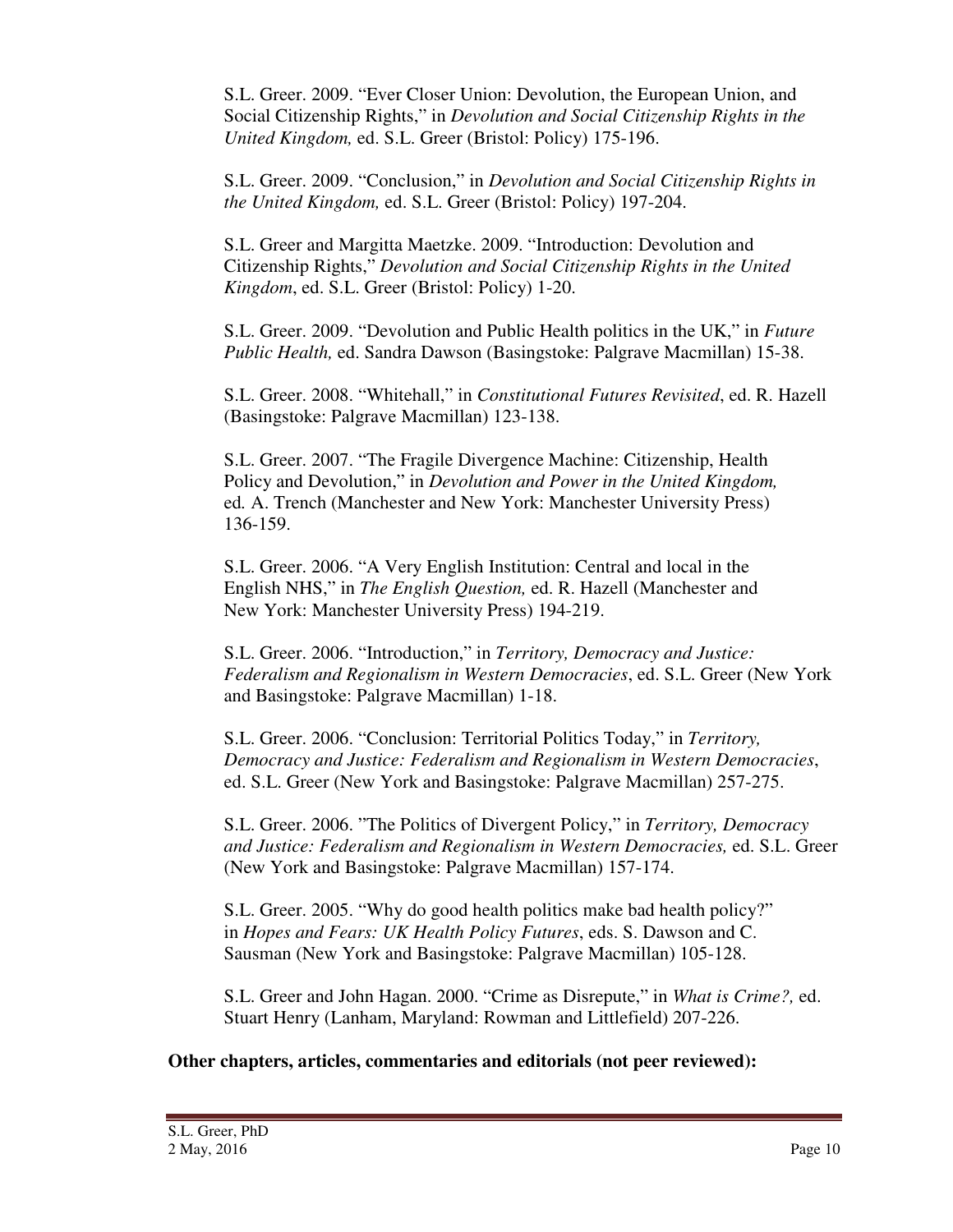S.L. Greer. 2015. "Slow poisoning? Interests, Emotions, and the strength of the English NHS" *International Journal of Health Policy and Management*  4(10):695-697*.* 

S.L. Greer. 2015. 'Reflecting on "The 2010 US Health Care Reform: Approaching and Avoiding How Other Countries Finance Health Care" *Health Economics, Policy and Law* 10(4)473-477.

S.L. Greer and D. Lillvis. 2014. "Effective political strategies in public health." *Eurohealth*, 20(2), 21-24.

M. Wismar, Scott .L.Greer, and N. Fahy. 2014. "What is the EU's contribution to health system performance?" *Eurohealth*, 20(3).

D. Bowman, A. Jessmore and S.L. Greer. 2014. "Twenty-First Century Challenges to Health and Health Care: Noncommunicable diseases, environmental threats and human rights (2000s-present)". In Oliver, T. (Ed.) *U.S. Health and Health Care Policy* (421-434). Washington: CQ.

S.L. Greer and M. M. de Almagro Iniesta. 2014. "What Spain does when Spain cares: Bureaucracy, preference formation and interest representation in EU Policy Making. In Blanco Sio-Lopez, C.; Munoz, S. eds. *Converging Pathways: Spain and the European Integration Process* (99-122). Brussels/ Frankfurt: PIE Peter Lang.

S.L. Greer. 2013. "Editorial: Glass half empty: the Eurozone and internal market overshadow the health effects of Maastricht." *European Journal of Public Health*  6(1)907-908.

S.L. Greer. 2011. "Centralizing England and decentralizing the United Kingdom: The paradox of power in British health services*" Euro Observer* 14(1): 4-6.

S.L. Greer. "Reino Unido" 2011. in *Instituciones y competencias en los estados descentralizados*, eds. E. Argullol i Murgades and C. I. Velasco Rico. Barcelona: Institut d'Estudis Autonomics.

S.L. Greer. 2011. "Global health policy: governing health systems across borders," in *Healthcare Management,* eds. K. Walshe and J. Smith. (Berkshire: Open University Press) 120-142.

S.L. Greer. 2010. "Devolution and Health: Structure, Process and Outcomes," in *Devolution in Practice 3,* eds. G. Lodge and K. Schmuecker (London: Institute for Public Policy Research) 141-165.

S.L. Greer. 2009. "Devolution: Limits and Possibilities," in *Health Futures,* ed. N. Churchill (London: Smith Institute) 124-135.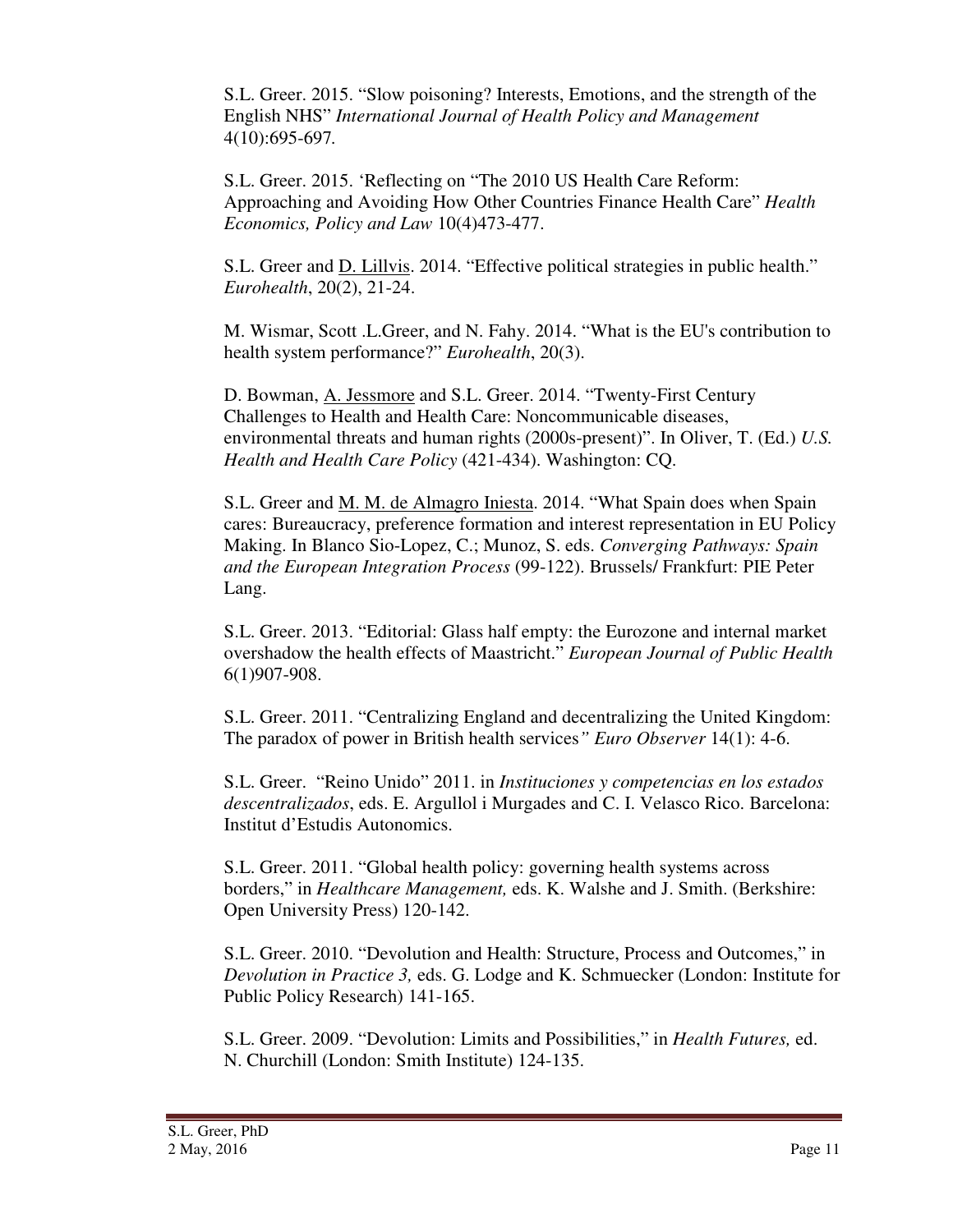S.L. Greer and H. Jarman. 2009. "Devolution and Policy Styles," in *The State of the Nations 2008*, ed. A. Trench (Exeter: Imprint Academic) 167-197.

S.L. Greer. 2008. "How the NHS is diverging in the UK's four nations," *BMJ* 337: a2616 (commissioned article run as cover story).

S.L. Greer. 2008. "Editorial: Medical Autonomy: Peeling the Onion," *Journal of Health Services Research and Policy* 13(1): 1-2.

S.L. Greer. 2006. "Public Health Policy Making in a Disunited Kingdom," in *New Perspectives in Public Health*, eds. S. Griffiths and D. Hunter (London: Radcliffe Medical) 55-60.

S.L. Greer. 2006. "*Gesundheitspolitik*," in *Laenderbericht Grossbritannien,* eds. H. Kastendiek and R. Sturm (Bonn: Bundeszentrale fuer politische Bildung) 495- 512.

S.L. Greer. 2005. "Becoming European: Devolution, Europe and Health Policy-Making," in *The Dynamics of Devolution: The State of the Nations 2005*, ed. A. Trench (Exeter: Imprint Academic) 201-224.

S.L. Greer. 2005. "The Politics of Health Policy Divergence," in *Devolution in Practice II*, ed. J. Adams (London: Institute for Public Policy Research) 98-120.

S.L. Greer. 2004. "Reino Unido," in *Autonomía y Federalismo*, ed. Enric Argullol (Barcelona: Ariel).

S.L. Greer. 2003. "Policy Divergence: Will it change anything in Greenock?" in *The State of the Nations*, ed. R. Hazell (Exeter: Imprint Academic) 195-213.

S.L. Greer. 2000. "Mutual Benefit: African Elites and the French State," in *Questioning Geopolitics*, eds. G. Derluguian and S.L. Greer (Westport: Praeger) 169-186.

B. Beck, C. Ragin and S.L. Greer. 2000. "Radicalism, Resistance, and Cultural Change," in *Questioning Geopolitics*, ed. G. Derluguian and S.L. Greer (Westport: Praeger) 101-110.

## **Policy Briefings and Reports (not peer reviewed):**

S.L. Greer, H. Jarman and A. Azorsky. 2014. "A reorganisation you can see from space: The architecture of power in the reorganised NHS." (London: Centre for Health and the Public Interest).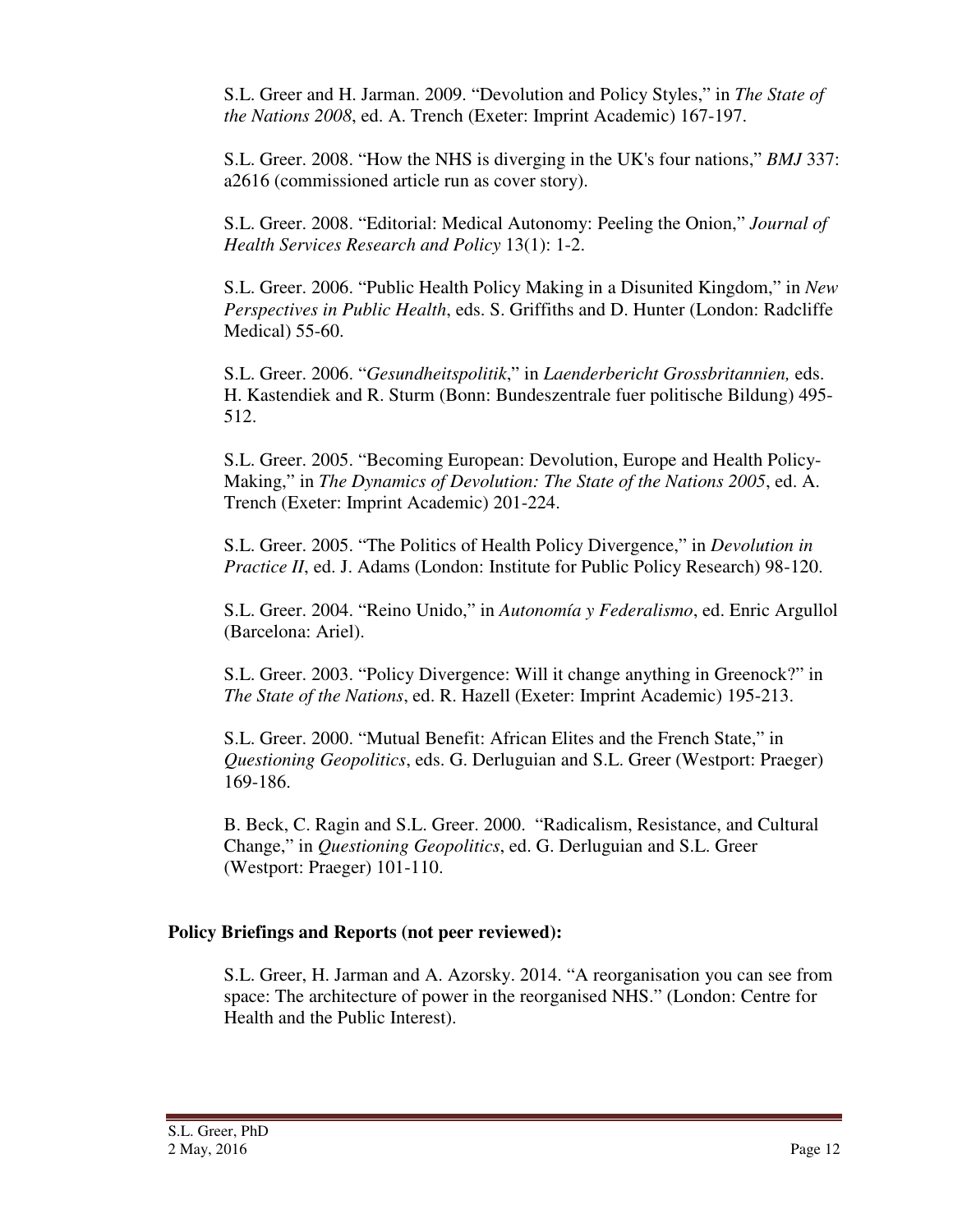S.L. Greer, 2013. *Why did we forget about history? Lessons for the Eurozone from the Failed Conditionality Debates of the 1980s*. (Brussels: European Social Observatory).

S.L. Greer, 2008. *Organising for Europe: How the Health Systems of France, Germany, Spain and the United Kingdom engage with the European Union* (London: The Nuffield Trust).

S.L. Greer and A. Trench, 2008. *Intergovernmental Relations and Health in the Devolved United Kingdom* (London: The Nuffield Trust).

S.L. Greer, 2008. *Power Struggle: The Politics and Policy Consequences of Patient Mobility in Europe*. (Brussels: European Social Observatory).

S.L. Greer and H. Jarman, 2007. *The Department of Health and the Civil Service* (London: The Nuffield Trust).

S.L. Greer, 2006. *The European health challenge and the UK's response* (London: The Nuffield Trust).

S.L. Greer, 2005. *The New EU Health Policy and the NHS Systems* (London: The Nuffield Trust).

S.L. Greer and M. Sandford, 2005. *Fragmented London and the London Health Commission* (London: The Constitution Unit).

S.L. Greer, 2004. *Four Way Bet: How devolution has led to four different models for the NHS* (London: The Constitution Unit).

S.L. Greer and M. Sandford, 2003. *Fixing London* (London: The Constitution Unit).

S.L. Greer and M. Sandford, 2001. *Regional Government and Public Health* (London: The Constitution Unit).

S.L. Greer, 2001. *The Real Regional Health Agenda* (London: The Constitution Unit).

S.L. Greer, 2001. *Divergence and Devolution* (London: The Nuffield Trust).

## **Press:**

Since 2001 I have been quoted in the *Financial Times*, *Los Angeles Times, Health Services Journal*, *Sunday Herald (*Glasgow*)*, *Scotland on Sunday, Nursing Times, Nursing Standard, Public, Hospital Doctor* and the *Herald (*Glasgow*)*, and have been interviewed live on BBC News 24, BBC Radio Four, BBC Radio Five Live, BBC Radio Scotland, and BBC local radio. My articles have appeared in *Agenda*,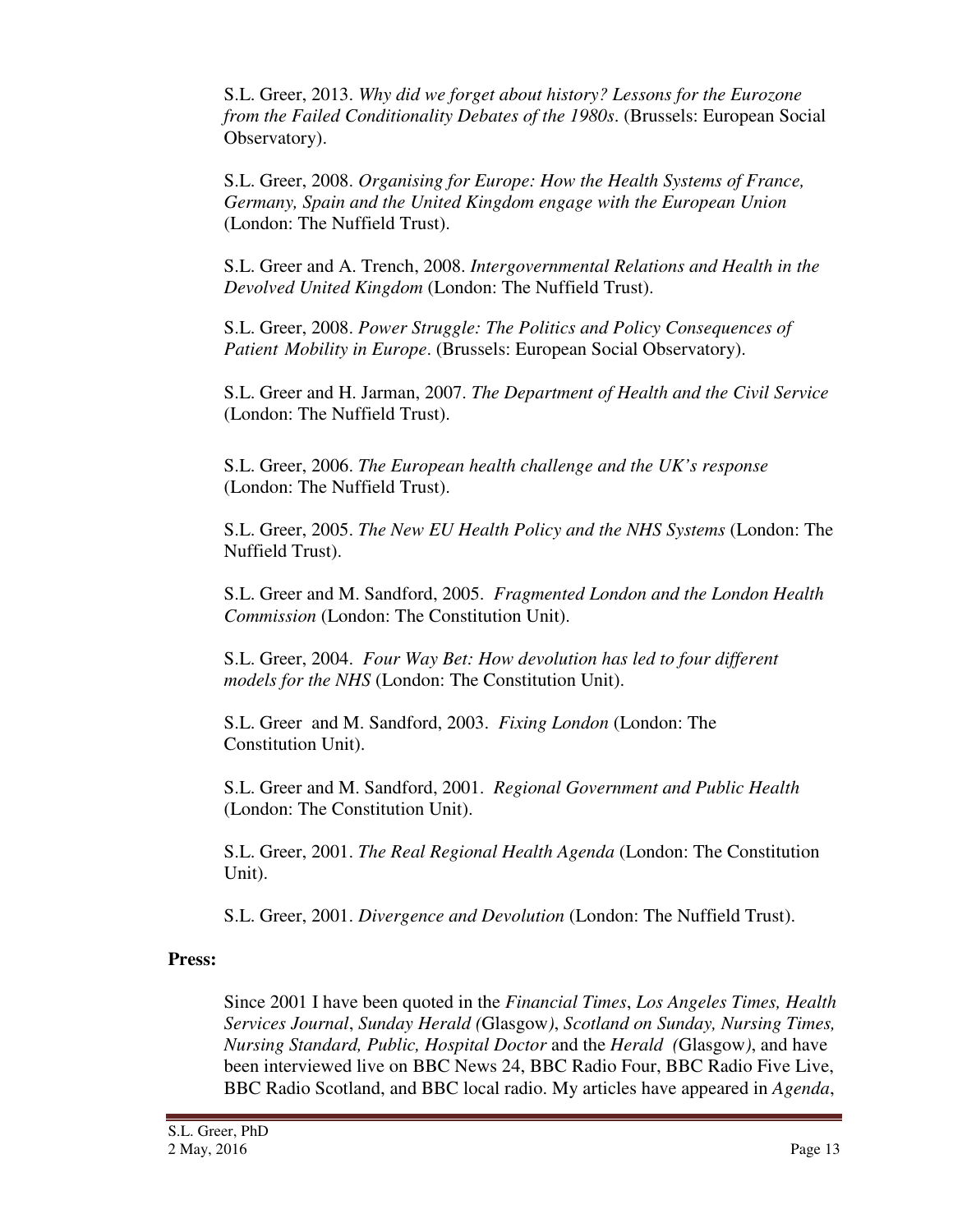*The Guardian, Scotsman, Hospital Doctor*, *The New Statesman*, *OnMedica*, and *Health Services Journal*.

## **COMPETITIVE RESEARCH FUNDING:**

Co-Investigator '"Hospitals must close": Constructive conversations about hospital reconfigurations" (with Ellen Stewart of Edinburgh University) Health Foundation £40,000 (direct, administered by Edinburgh) May 2016-May 2017

Principal Investigator "Working with civil society", European Observatory on Health Systems and Policies. \$11,000 (direct). 1 October 2015-1 February 2016.

Principal Investigator "Pilot study for a framework to evaluate health governance" WHO-European Region \$8,000 December 2015

Project leader (responsible for bid, design, management and outputs of a London School of Economics team) Scottish Government £240,000 (c. \$320,000)(direct) "Evaluation of Local Elected Health Boards and Alternative Pilots" March 1, 2008- November 30, 2010

Principal Investigator National Science Foundation \$108,136 (direct) "Implementing supranational justice: The European Court of Justice as policymaker" January 1, 2008 – December 31, 2010

Principal Investigator Nuffield Trust (London) £95,000 (c. \$142,140)(direct) "The European Union and the federal Department of Health" June 1, 2005 - May 31, 2008

Lead Researcher (equivalent to principal investigator) Economic and Social Research Council (UK)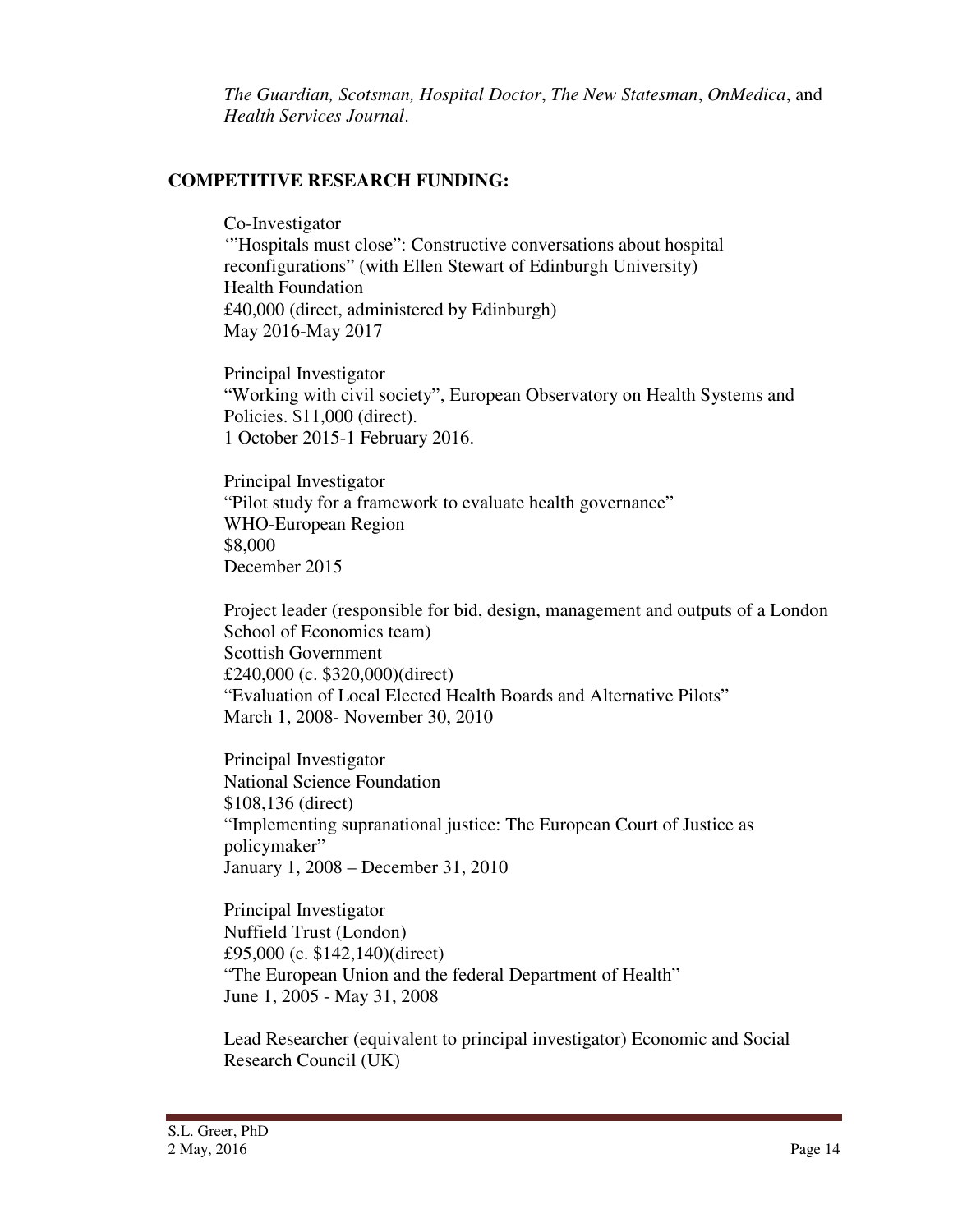"Decentralisation and Democracy: International seminar series", grant of the ESRC "Devolution and Constitutional Change" program. £20,000 (c. \$28,690) June 1 - November 30, 2003

Lead Researcher (equivalent to principal investigator) with co-lead researcher Mark Sandford. Kings Fund (London) "Understanding the London Health Commission £20,000 (c. \$28,690) September 1 – December 31, 2003

Lead Researcher (equivalent to principal investigator) Nuffield Trust (London) "Devolution and Health" £32,000 (c. \$45,904) May 1, 2002 - May 1, 2003

Lead Researcher (equivalent to principal investigator) Leverhulme Trust "Policy Making within Devolved Governance: Case Study of Health Policy", part of the larger 1999-2005 "Dynamics of Devolution" grant to the Constitution Unit. £34,000 (c. \$48,762) May 1, 2001 - May 1, 2002

International Dissertation Research Fellow (IDRF) Social Science Research Council One-year fellowship for research abroad, 1999-2000.

*Internal funding:* 

Co-Investigator (with Joel Howell and Renee Anspach, University of Michigan) \$60,000 (Direct) "Rethinking neonatology: Technology, Practice and Ethics" July 1, 2016-June 31, 2017.

 Principal Investigator OVPR/Rackham Social Sciences and Annual Institute, University of Michigan \$49,846 (Direct) "Territory, Austerity and Social Inequality" July 1, 2013 – May 31, 2014

Co-investigator (with Lisa Low and Sonya Dal Cin, University of Michigan)University of Michigan \$60,000 (Direct) Clinical and Non-Clinical Factors Influencing the use of Electronic Fetal Monitoring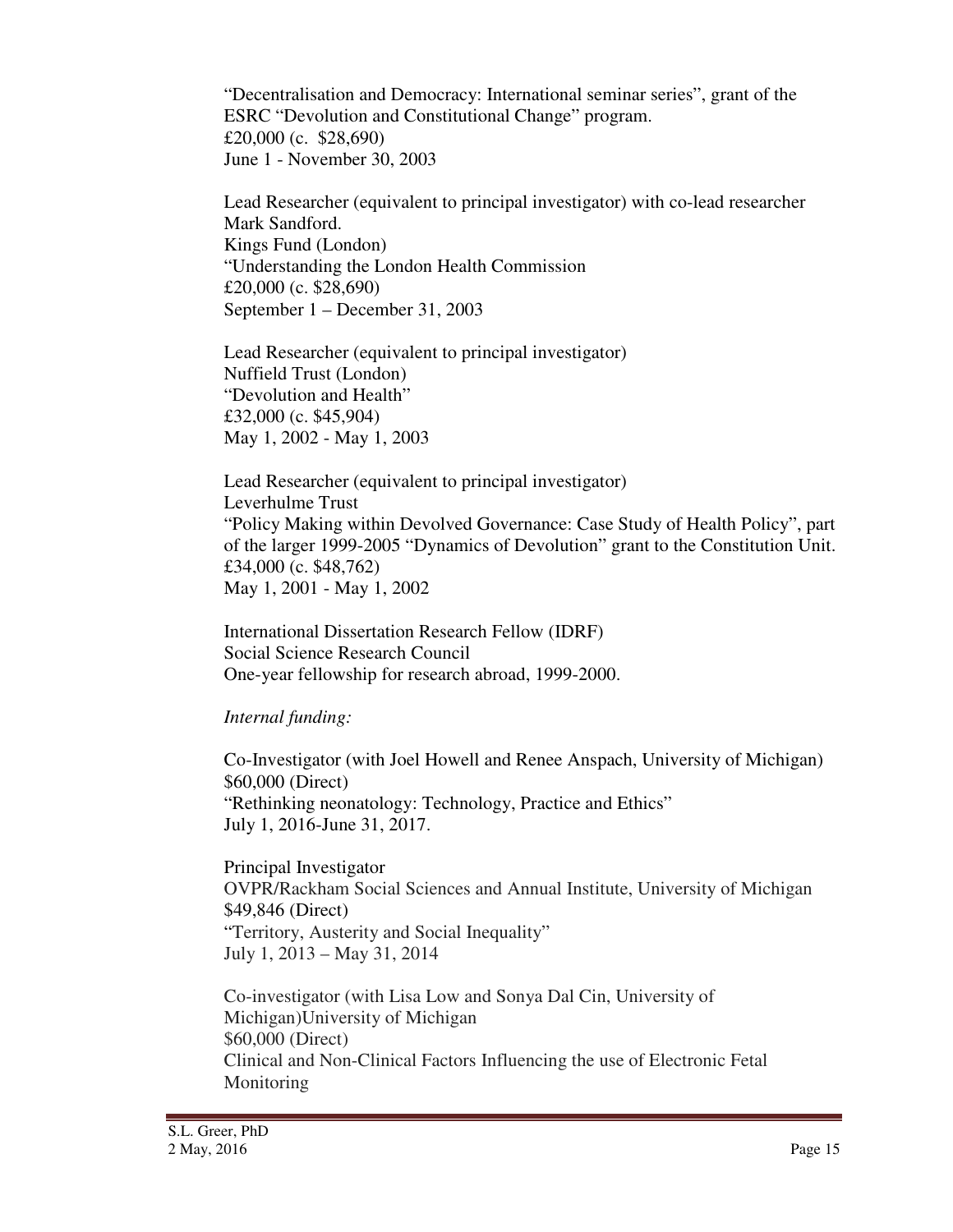## **TEACHING EXPERIENCE:**

## **PhD students:**

## *Graduated:*

*Chair* for David Jones (PhD granted 2014, now employed at Boston University), Leslee McKnight (PhD granted 2016, now in public service), and Sarah Rominski (PhD granted 2015, now at University of Michigan Medical School).

*Co-Chair* with Charles Shipan (Political Science) for Pamela McCann Clouser (PhD granted 2010, now at University of Southern California) and with Robert Mickey for Leslee McKnight (PhD granted 2016).

*Committee member* for Sarah Gollust (PhD granted 2009, now at University of Minnesota) and Daniel Rubin (PhD granted 2015, now a practicing attorney).

## *Current:*

*Chair* for Benjamin Trump.

*Co-chair* with Sarah Burgard (Sociology) for Lucie Kalousova, with Robert Franzese (Political Science) for Heather Elliott.

*Committee member* for Denise Lillvis and Jenefer Jedele.

*Advisor or joint advisor* for Phillip Singer, Charley Willison, Alex Liber, Maria Joachim.

## **Teaching:**

**Instructor of Record and creator of class** at University of Michigan School of Public Health for HMP625, Comparative Health Management and Policy in Developed Countries.

## 2011-

**Instructor of record and creator of class** at University of Michigan School of Public Health for one-credit PhD level introduction to political science in health.

## 2006-

**Instructor of record** at University of Michigan School of Public Health for The Politics of Health Services Policy and The Politics of Public Health Policy (in both Executive Masters and residential masters programs).

<sup>2012-</sup>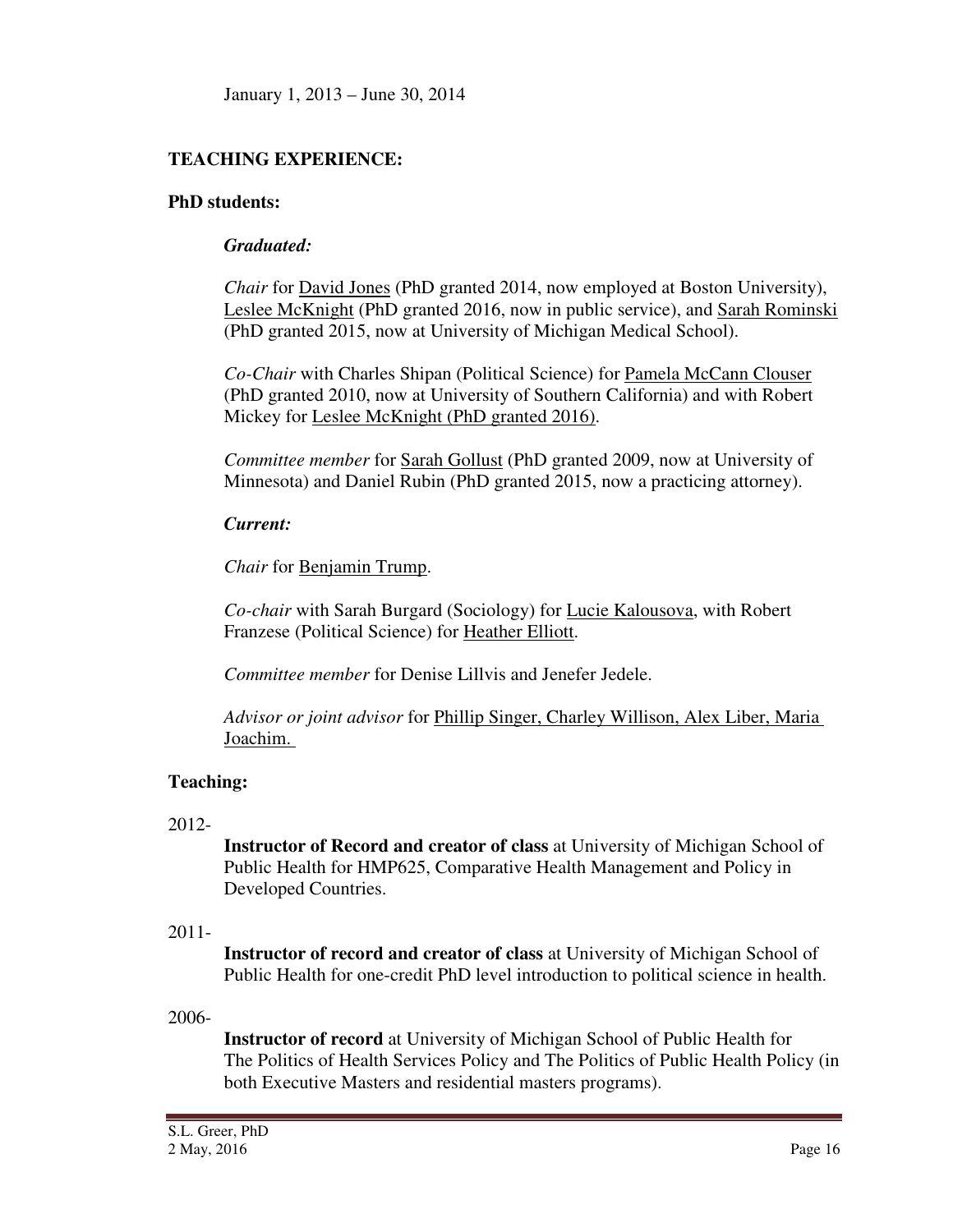### 2002-2005:

**Course convener, University College London**, designer, organizer and teacher of a seminar on "Democracy and Constitutional Change" focused on the theory and practice of institutional design in new and old democracies.

**Coordinator, new MSc** in Democratisation, approved to start in September 2005. Developed MSc degree plans and two core courses in consultation with colleagues in the School of Public Policy and around UCL.

### 1997- 2000:

**Instructor (1999-2000), teaching assistant (1997-1999), Northwestern University**. Instructor of record for Introduction to Comparative Politics in 1999 (June- August). Instructor of record for two courses in 2000(June- August). International Organization and West European Politics.

### **Guest teaching and external examining:**

- Summer school on Comparative Federalism, University of Sao Paulo, Brazil, August 2013 (two-week course).
- External PhD Examiner, University of Maastricht, October 2013.
- Visiting Lecturer, Institut d'Etudes Politiques de Grenoble. October-November 2009, December 2010, September –December 2011
- Lecturer, European Observatory on Health Systems and Policies (WHO Europe), Summer School 2010, San Servolo, Venice, Italy, 25-31 July.
- Lecturer, Management Center Innsbruck (part of the University of Innsbruck), Masters of International Health Care Management, 2010-2015
- External PhD Examiner, University of Ulster, October 2008
- Visiting Lecturer, Hansard Society, Fellows Programmes, quarterly 2002-2005; giving addresses to Fellows in journalism and public policy from developing and Commonwealth states

### **PROFESSIONAL SERVICE:**

### **Extramural:**

## **Editorship:**

- Associate Editor, *Journal of Health Services Research and Policy,* 2009-
- Member, Editorial Advisory Board, *European Journal of Public Health*, 2015-
- Member, Editorial Advisory Board, *Health Policy*, 2015-
- Member, Editorial Advisory Board, *Journal of Health Politics, Policy and Law,* 2010-
- Member, Editorial Advisory Board, *Health Economics, Policy and Law*, 2010-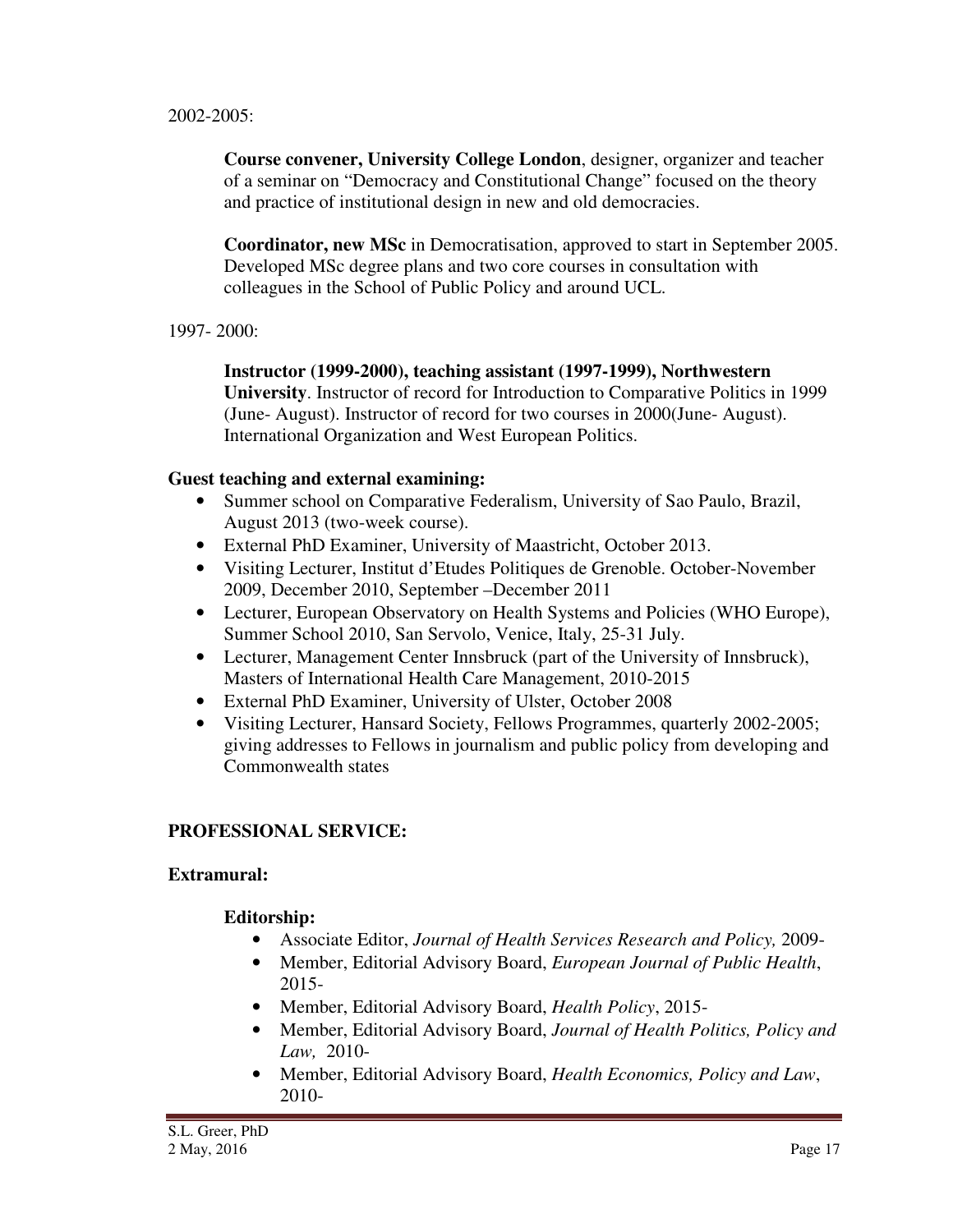- Member, Editorial Advisory Board, *Social Policy and Society*, 2012-
- Member, International Editorial Advisory Board, *Journal of Health Services Research and Policy,* 2005-2009
- Member, Editorial Advisory Board, *World Medical and Health Policy,* 2009-

## **Article referee** for:

*British Journal of Sociology, British Medical Journal, Comparative Political Studies,Environment and Planning* C, *German Politics, Governance, Health Expectations*, *Health Economics, Policy and Law, Health Policy, Human Resources for Health, Interest Groups and Advocacy, Journal of Common Market Studies, Journal of Comparative Policy Analysis*, *Journal of European Public Policy*,*Journal of European Social Policy*, *Journal of Health Politics, Policy, and Law*, *Journal of Public Policy*, *Journal of Social Policy*, *Law and Social Inquiry*, *Law and Society Review*, *National Identities, Policy and Politics, Policy Sciences, Political Studies, Policy Studies Journal, Public Administration. Public Administration Review*, *Public Policy and Administration - Public Health, Publius: The Journal of Federalism, Regulation and Governance, Regional and Federal Studies, Scottish Affairs, Social Policy and Administration, Social Policy and Society, Social Science and Medicine, Social Science Quarterly, Sociology of Health and Illness, Territory, Politics and Governance.*

## **Book referee:**

University of Toronto Press, Ashgate, Manchester University Press, Open University Press, Palgrave Macmillan, Rowman & Littlefield.

## **Research project referee/rapporteur:**

Danish Council for Independent Research- Social Sciences, Economic and Social Research Council (UK), NHS Service Development Organisation, NORFACE.

## **Prize and other committees:**

- Member, Stokes Prize Committee (dissertation fellowship), British Politics Group (American Political Science Association), 2006, 2010
- Member, Website committee, Committee on Health Politics (APSA), 2008-
- Member, Christoph Prize Committee (prize for best paper on British politics), British Politics Group (American Political Science Association), 2005-2006
- Member, Policy Evaluation and Advisory Group for the Health Policy Futures programme, Judge Institute of Management Studies, Cambridge University, 2004-2005

## **Intramural:**

- SPH Global Health Advisory Committee, 2012-
- Chair, HMP Global Health Committee (created and supervised new Global Health masters track), 2011-
- Chair, Health management search committee, 2013-14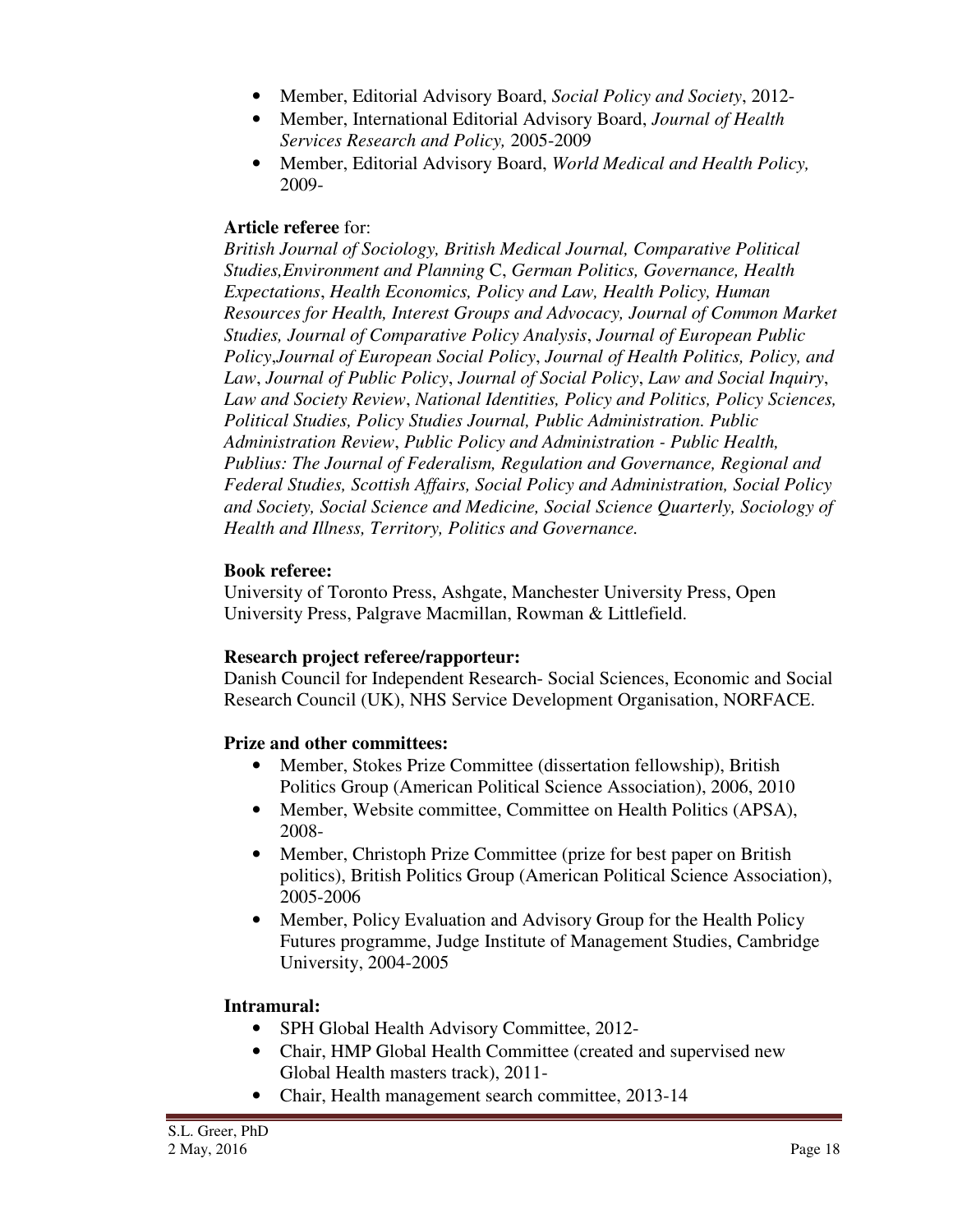- Co-chair, search for four positions, 2015-16
- SPH Sustainability committee, 2011-
- European Union Center of Excellence fellowship committee, 2010-2012
- Center for European Studies, advisory committee, 2012-
- SPH Annual Symposium committee, 2010, 2012
- Fulbright applicant screening committee, 2009-
- Public Health Policy search committee, 2006-2007, 2009-2010
- Health Services Organization and Policy (PhD) committee, 2005-2006, 2009-
- HMP Residential Masters committee, 2006-2008
- Global Health Research and Training initiative, various scholarship and prize committees, 2005-2012

## **Professional Presentations and Speaking since2000:**

*Invited speeches, plenaries, keynotes:* 

S.L. Greer, "What does the EU do for health policy?" European Health Forum Gastein, Austria, October 2014.

S.L. Greer "Health reform in the United States" Hauptstadtkongress Medizin, Berlin, 13 May 2011.

S.L. Greer, "Health policy and reform in the United States." Plenary Address to the German Health Economics Association, Bayreuth, 21-22 March 2011.

 "Obama's True Test", Institut d'Etudes Politiques de Grenoble, November 23 2009.

 "European Engagement: Different Country Approaches", invited European Health Forum Gastein, October 1-3, 2009.

 "Health: Charity, Consumption, or Investment?" at Expert Magazine/ Institute for Political Projects (INOP) "Alternatives" conference, Polytechnical Museum, Moscow, September 10-11, 2009.

 "Health: From secret garden to public park". Keynote speaker for European Health Management Association, Innsbruck, June 2009.

 "The Challenge of International Professional Mobility" UK- US- Canada Trilateral (AAMC, Nuffield Trust and ACMS), Vancouver, October, 2006.

 "Incremental policymaking and health system development: Health in the UK" at joint ESRC/Fundacion Wellington/British Council conference on "Unity and Diversity", Madrid, March 11, 2005.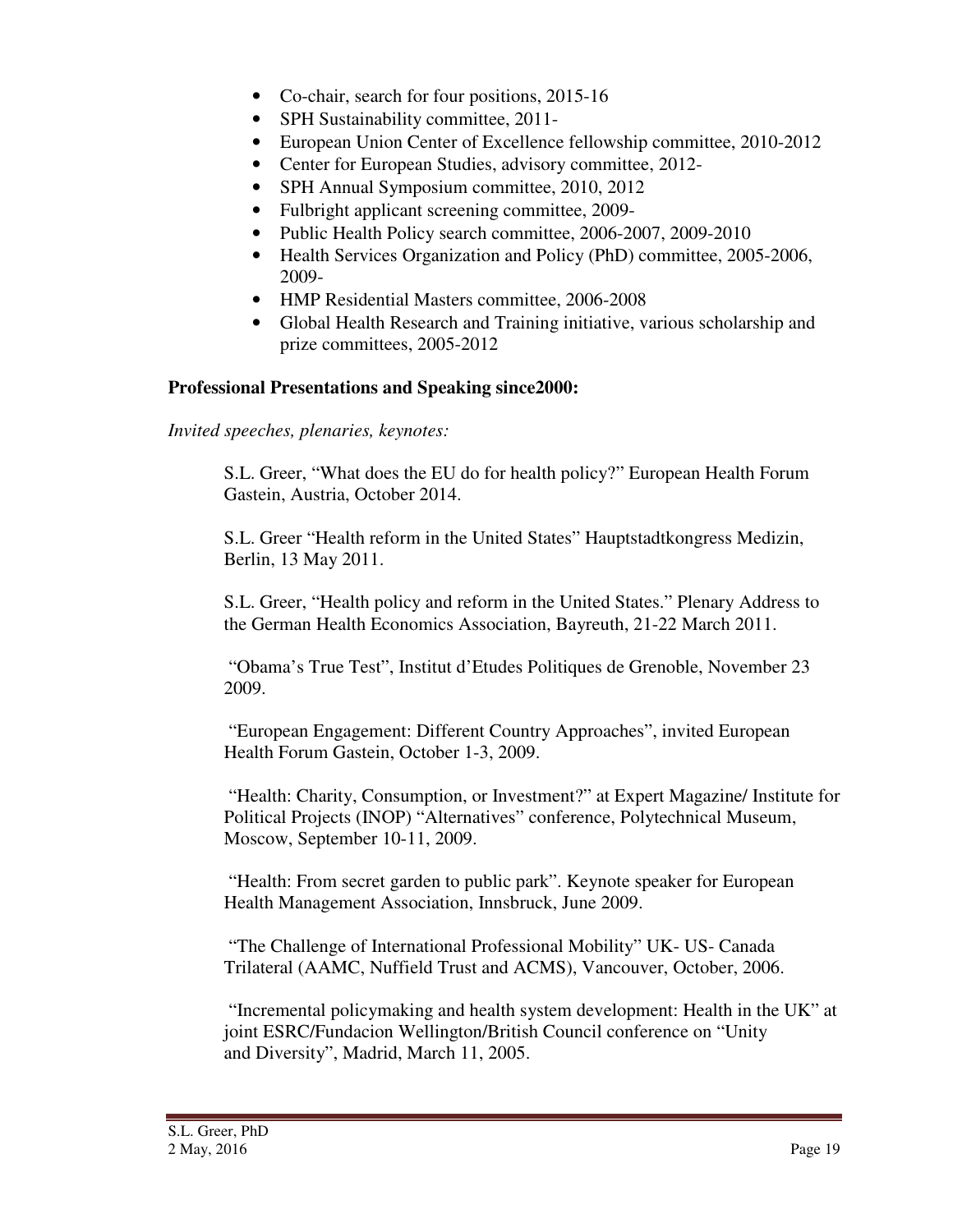S.L. Greer, "Ethnicity and Autonomy in the United Kingdom", presented at the Pro Minoritate Foundation conference "Minority self-governance in Europeautonomies: Challenges and Expectations", Budapest, December 4-5, 2003.

 "Comparing and explaining devolved health policy", invited plenary speaker at the University of Wales-Swansea National Centre for Public Policy/ Wales Law Journal conference on "Health and social care in Wales", March 27, 2003; proceedings published in *Wales Law Journal*.

*Invited presenter:*  Aberystwyth University (2008, 2004) Cambridge University (2002) Columbia University (2001) Dalhousie University (2014) Goettingen University (2007) London School of Economics (2008, 2015) London School of Hygiene and Tropical Medicine (2010, 2004) Newcastle University (2002) Queens University, Ontario (2003) University of Amsterdam (2015) University of California- Berkeley (2014) University of Chicago (2007) University of Copenhagen (2014) University of Edinburgh (2010, 2009, 2006, 2004, 2003) University of Manchester (2005) University of Minnesota (2008) University of North Carolina-Chapel Hill (2014) University of Sao Paulo (2013) University of Wisconsin-Madison (2009) WHO-Europe (2016, 2015, 2010) Zagreb School of Economics and Management (2010). *Professional association meetings:*  American Political Science Association (2015, 2013, 2011, 2010, 2009, 2007, 2004, 2002) British Politics Group (2013, 2007, 2002) Council for European Studies (2013, 2011, 2010) European Consortium for Political Research (2014, 2008)

European Health Management Association (2015, 2015, 2013)

European Public Health Association (2015, 2014, 2013)

European Union Studies Association (2015, 2013, 2009)

French Political Science Association (2013)

Health Politics and Policy Network/ PSA Health Politics Group (2011, 2008)

International Conference on Public Policy (2015)

International Political Science Association (2014, 2015, 2001)